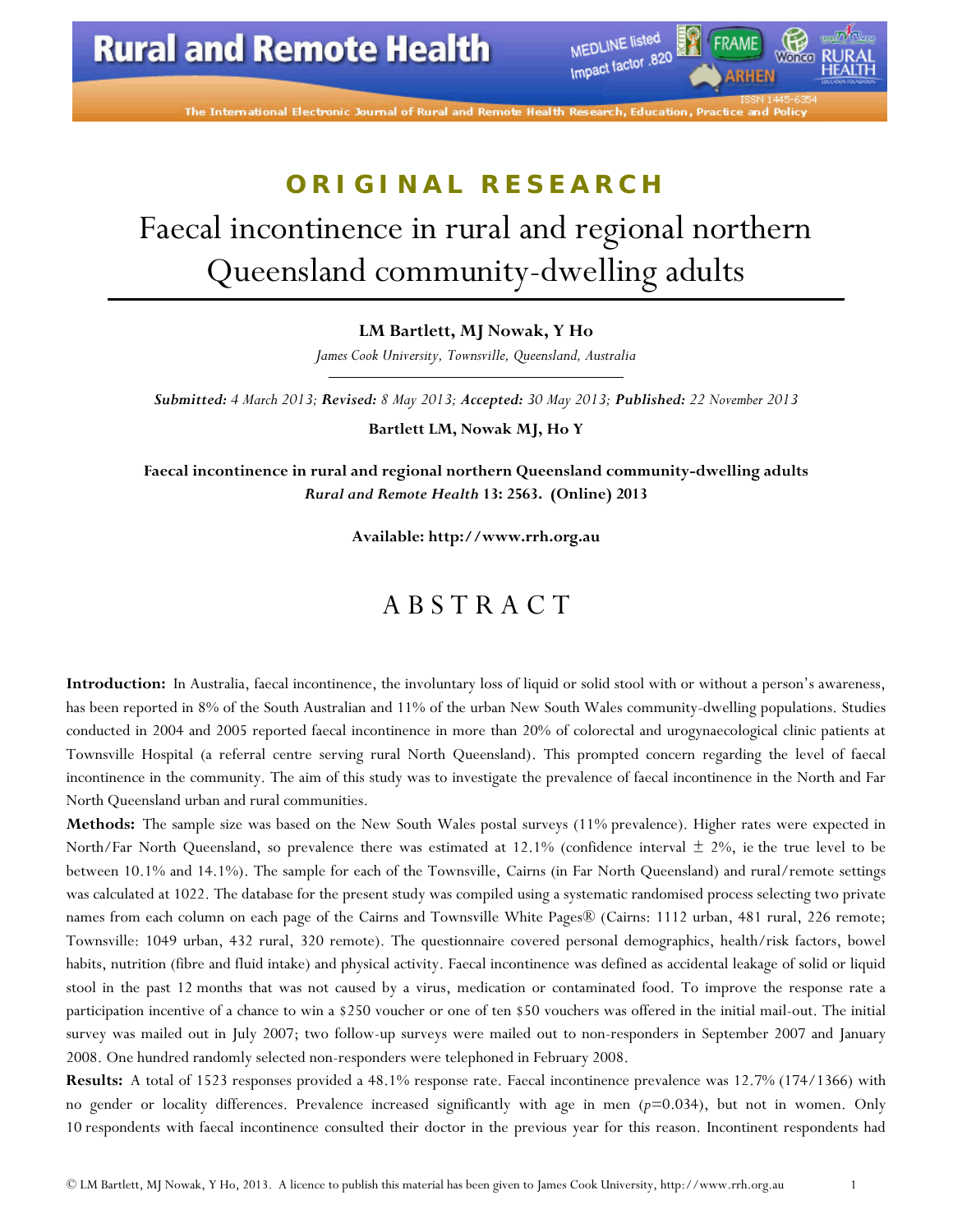The International Electronic Journal of Rural and Remote Health Research, Education Practice and Policy



significantly more medical conditions including urinary incontinence, coeliac disease, irritable bowel syndrome, injury to the anus, bowel cancer, spinal cord disease, neurological disease and psychiatric problems (all, *p<*0.05). Stool-related accidental bowel leakage including faecal incontinence (defined), soiling with flatus or urgency, was 18.2%. An additional 3% were possibly incontinent, having disclosed leakage of mucus, bothersome or passive staining. Of the remaining respondents, 16.2% reported incontinent episodes due to an acute illness, 22.9% could not always differentiate between flatus and stool, and only 35.2% reported neither concerns with nor accidental bowel leakage.

**[Conclusions](http://www.rrh.org.au/articles/showarticlenew.asp?ArticleID=2563#conc)**: There is a high level of untreated faecal incontinence in North/Far North Queensland communities. Demand for treatment will increase because of the ageing population and the expectations of younger, more assertive cohorts.

**Key words:** faecal incontinence, adult, community, demographic and age distribution, diet, disclosure, postal survey, prevalence, regional, severity, systemised random allocation.

## Introduction

Accidental bowel leakage is rarely disclose[d](http://www.rrh.org.au/articles/subviewnew.asp?ArticleID=2563#cite_note-1)**<sup>1</sup>** . It can range from occasional loss of flatus, through staining of underwear with mucus or stool, to faecal incontinence, which the International Continence Society defines as the involuntary loss of liquid or solid stool that is a social or hygienic problem**<sup>2</sup>** [.](http://www.rrh.org.au/articles/subviewnew.asp?ArticleID=2563#cite_note-2) The impact of faecal incontinence on quality of life can be debilitating and embarrassing. Stringent coping strategies often alienate the sufferer from friends and famil[y](http://www.rrh.org.au/articles/subviewnew.asp?ArticleID=2563#cite_note-3)<sup>3</sup>. There is little awareness of it in the general community. Even sufferers confuse it with diarrhoea, faecal urgency, irritable bowel syndrome or inflammatory bowel disease**<sup>4</sup>** [.](http://www.rrh.org.au/articles/subviewnew.asp?ArticleID=2563#cite_note-4)

Risk factors resulting in the development of faecal incontinence include congenital anorectal abnormalities; neurological or spinal damage; obstetric or anal trauma; anal or rectal cancers; inflammatory bowel disease; reconstructive bowel surgery; psychological problems; abdominal/pelvic irradiation; infections; reactions to medications, drugs or diet; rectal prolapse, anal fistula or haemorrhoids; immobility; increasing age; chronic constipation; obesity and poor management of diarrhoea or loose stool; and idiopathic causes<sup>[5-7](http://www.rrh.org.au/articles/subviewnew.asp?ArticleID=2563#cite_note-5)</sup>.

Internationally, the prevalence of faecal incontinence in community-dwelling adults ranges from 0% to 15[.](http://www.rrh.org.au/articles/subviewnew.asp?ArticleID=2563#cite_note-8)2%<sup>8</sup>. Australian studies have estimated prevalence between 8[%](http://www.rrh.org.au/articles/subviewnew.asp?ArticleID=2563#cite_note-9)**<sup>9</sup>** and 11%**[10](http://www.rrh.org.au/articles/subviewnew.asp?ArticleID=2563#cite_note-10)**,**[11](http://www.rrh.org.au/articles/subviewnew.asp?ArticleID=2563#cite_note-11)** in community-dwelling adults, with telephone

interviews being used in a South Australian stud[y](http://www.rrh.org.au/articles/subviewnew.asp?ArticleID=2563#cite_note-9)**<sup>9</sup>** and two postal surveys being conducted in Sydney, New South Wales**[10](http://www.rrh.org.au/articles/subviewnew.asp?ArticleID=2563#cite_note-10)**,**[11](http://www.rrh.org.au/articles/subviewnew.asp?ArticleID=2563#cite_note-11)**. Studies undertaken at the Townsville Hospital urogynaecology and colorectal outpatient clinics reported up to 26% of patients having the condition, with a considerable effect on their quality of lif[e](http://www.rrh.org.au/articles/subviewnew.asp?ArticleID=2563#cite_note-3)**<sup>3</sup>**,**[12](http://www.rrh.org.au/articles/subviewnew.asp?ArticleID=2563#cite_note-12)**,**[13](http://www.rrh.org.au/articles/subviewnew.asp?ArticleID=2563#cite_note-13)**.

Currently up to 72% of nursing home residents suffer with faecal incontinence**[14](http://www.rrh.org.au/articles/subviewnew.asp?ArticleID=2563#cite_note-14)**. The proportion of Australians over the age of 65 is expected to increase from 13.4% of the population in 2007 to 25.3% of the population by 2047 and the percentage of those over the age of 85 will likely rise from 1.7% to 5.6%**[15](http://www.rrh.org.au/articles/subviewnew.asp?ArticleID=2563#cite_note-15)**. Many Australians wish to age in their homes rather than move into specialised care<sup>[16](http://www.rrh.org.au/articles/subviewnew.asp?ArticleID=2563#cite_note-16)</sup>. Increased demand for community-based incontinence services will be due to not only the ageing population<sup>[15](http://www.rrh.org.au/articles/subviewnew.asp?ArticleID=2563#cite_note-15)</sup> but also the fact that younger cohorts (baby boomers, X and Y generations) are more assertive and expect to have their needs satisfied<sup>[17](http://www.rrh.org.au/articles/subviewnew.asp?ArticleID=2563#cite_note-17)</sup>. World War II (age 85–90 in 2012) and post-war cohorts (67–84) are known as the silent generation and are stoic and reserved, respect clinicians and are more likely to comply with their recommendations. This general attitude may be reflected in their reticence to disclose embarrassing issues such as faecal incontinence and reluctance to seek treatment for this condition.

Baby boomers (47–66) are sceptical, questioning and expect pharmacological solutions to their age-related problems**[17](http://www.rrh.org.au/articles/subviewnew.asp?ArticleID=2563#cite_note-17)**.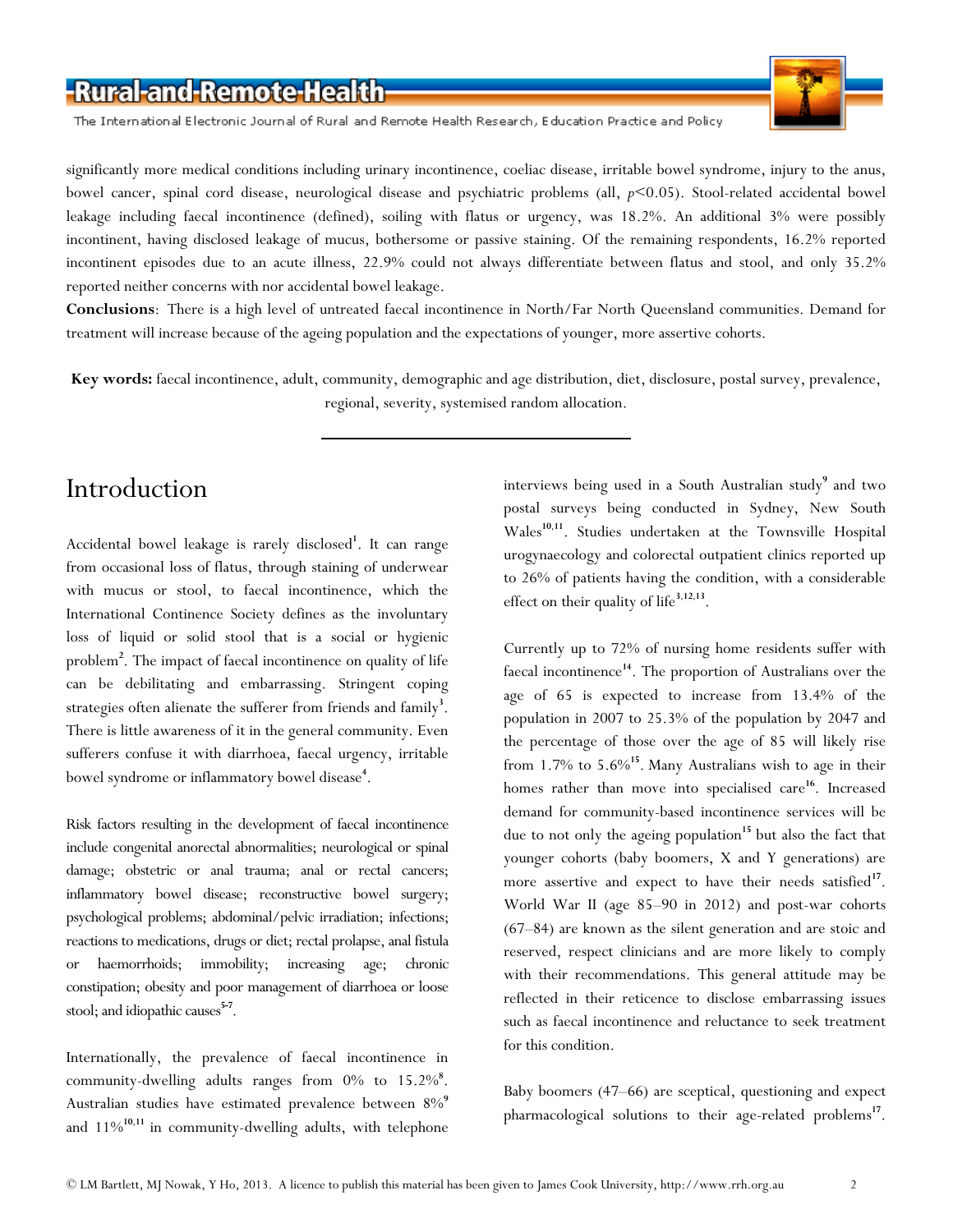The International Electronic Journal of Rural and Remote Health Research, Education Practice and Policy

They are more likely to try novel treatments such as anal implants**[18](http://www.rrh.org.au/articles/subviewnew.asp?ArticleID=2563#cite_note-18)**, sacral nerve or percutaneous tibial nerve stimulation<sup>[19](http://www.rrh.org.au/articles/subviewnew.asp?ArticleID=2563#cite_note-19)</sup> for their faecal incontinence, with the hope of finding a 'magic pill' or panacea**[17](http://www.rrh.org.au/articles/subviewnew.asp?ArticleID=2563#cite_note-17)**. With compulsory superannuation they are prepared to pay for healthcare services into their old age<sup>[15](http://www.rrh.org.au/articles/subviewnew.asp?ArticleID=2563#cite_note-15)</sup>. Generation X (36–46) treasure independence, are focused on their quality of life and work to fund their more balanced lifestyle. Their choice of health service providers are likely to be an economic decision and they will require more personalised support, shared decision-making and greater self-management<sup>[20](http://www.rrh.org.au/articles/subviewnew.asp?ArticleID=2563#cite_note-20)</sup>. The Y generation (18–36) are tolerant team players who value mentorship and have grown up with the internet and frequent technological change. They value excitement and instant gratification through email, messaging and social media and may adopt healthcare services via social media**[17](http://www.rrh.org.au/articles/subviewnew.asp?ArticleID=2563#cite_note-17)**; they may prefer selfmanagement of faecal incontinence using telephone and tablet applications. For this and other age-related health problems the Ottawa Charter action areas of building healthy public policy, creating supportive environments, strengthening community action, developing personal skills and reorienting health services provide a useful framework to develop prevention, early intervention and treatment protocols<sup>[21](http://www.rrh.org.au/articles/subviewnew.asp?ArticleID=2563#cite_note-21)</sup>.

This study was undertaken to investigate personal demographics, health/risk factors, bowel habits, nutrition intake (fibre and fluid) and physical activity in relation to faecal incontinence. Here the authors report the prevalence of faecal incontinence in community-dwelling adults and assess disclosure of accidental bowel leakage in regional and rural areas of North/Far North Queensland, Australia.

## Methods

A sample of 3620 subjects was compiled from the 2006–2007 Cairns and Townsville White Pages® telephone directories (Cairns: 1112 urban, 481 rural, 226 remote; Townsville: 1049 urban, 432 rural, 320 remote) using systematic random sampling. The first non-business name and address was selected from each column between 90–100 mm and 190–200 mm from the top of the page. The sample addresses were updated from the 2007–2008 printed and online White

Pages® directory prior to distribution. Where a subject no longer appeared in the directory the next alphabetically listed private address was chosen as a replacement.

The self-administered questionnaire (Appendix 1), a study information sheet, an incentive leaflet (return of the completed survey provided an opportunity to win a \$250 or \$50 voucher), an opaque incentive response envelope, and a reply-paid envelope were mailed to everyone on the database. The survey contained 62 questions in five sections including personal demographics (11) with additional questions about female obstetric history (8), health/risk factors (6), bowel habits (32), nutrition (fibre and fluid intake) (2) and physical activity (3).

Demographic questions included those related to age, gender, cohabitation, residence type, postcode, education level, country of birth, height, weight and indigenous status. Female obstetric history questions included menopausal status, number of natural and caesarean births, use of forceps/vacuum, episiotomy, post-tear stitches, hysterectomy and hormone replacement therapy. Health or risk factor questions included participant-perceived general health as well as factors, previously identified, as potentially causal for this condition**[5-7](http://www.rrh.org.au/articles/subviewnew.asp?ArticleID=2563#cite_note-5)** (Appendix 1).

Participants were asked for information about year and results of a colonoscopy. Questions about bowel habits included those related to frequency of defecation; stool type**[22](http://www.rrh.org.au/articles/subviewnew.asp?ArticleID=2563#cite_note-22)**; urgency; difficulty in emptying bowels; constipation and straining; accidental anal leakage and its effect on quality of life; and coping strategies used. Nutrition questions related to fluid and fibre intake. Activity questions related to normal daily activity, exercise and pelvic floor exercises.

The initial survey was mailed out in July 2007, followed by two follow-up surveys mailed to non-responders in September 2007 and January 2008. One hundred random non-responders were invited to answer the survey by phone in February 2008. All mailouts contained reply-paid envelopes and covering letters explaining the purpose of the study. The follow-up mail-outs included a non-response/remove me from the database tool

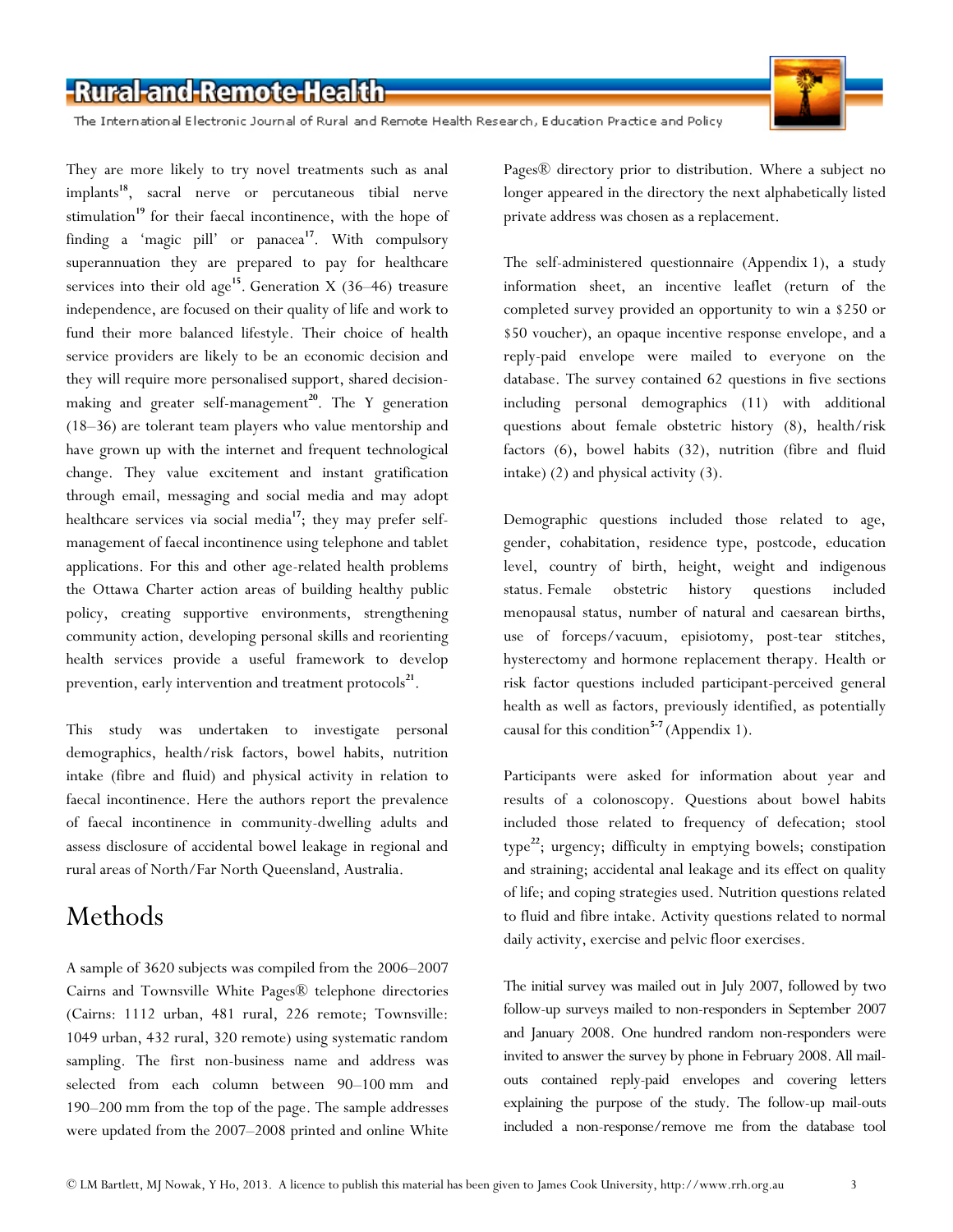The International Electronic Journal of Rural and Remote Health Research, Education Practice and Policy

seeking reasons for non-response. Anonymity of replies was maintained. Core faecal incontinence questions were adapted from the Cleveland Clinic Florida Fecal Incontinence Score (Wexner) which correlates well with clinical presentation of faecal incontinence and has been referred to as 'a tool of choice' for assessing faecal incontinence in community-dwelling older adults**[23](http://www.rrh.org.au/articles/subviewnew.asp?ArticleID=2563#cite_note-23)**.

In this study, faecal incontinence was defined as accidental leakage of solid or liquid stool in the previous 12 months that was not caused by a virus, medication or contaminated food.

#### *Statistics*

Community prevalence and 95% confidence intervals (CI) of faecal incontinence and accidental bowel leakage were determined. Numerical data are given as mean value and standard deviation or median value and interquartile range (IQR), depending on the distribution. Comparisons between characteristics were conducted using  $\chi^2$  tests and  $\chi^2$  tests for trend, nonparametric Wilcoxon tests, and student's *t*-tests. Statistical analyses were conducted using Statistical Package for the Social Sciences Windows v17 (SPSS Inc., http:// www.spss.com). Throughout the analysis *p<*0.05 was considered statistically significant. The sample size calculation was based on the Sydney, New South Wales community postal surveys (faecal incontinence prevalence  $= 11\%$  $= 11\%$  $= 11\%$ <sup>[10](http://www.rrh.org.au/articles/subviewnew.asp?ArticleID=2563#cite_note-10),11</sup>. The authors expected the North/Far North Queensland prevalence to be greater. Choosing 12.1% (10% higher) with a confidence level of  $\pm$  2% (ie true level to be between 10.1% and 14.1%), the sample size calculation for each of the Townsville, Cairns and rural settings was 1022. Systematic random sampling generated 3620 private names for the database.

#### *Ethics approval*

James Cook University Human Research Ethics Committee granted ethical approval (H2630).

## Results

Of the 3620 surveys mailed out, 432 were returned to sender as 'no longer at this address' (18 of these were reported deceased); nine completed surveys were invalid (one underage, two nursing home residents, six living outside North/Far North Queensland). Fourteen of the 100 random numbers telephoned were inactive phone numbers. Of the remaining 3165 potential participants, 95 gave reasons for not wishing to participate; 1523 questionnaires were returned giving a response rate of 48.1%.

Valid responses were from 628 (41.0%) men and 891 (58.5%) women. Male respondents were older than female respondents (mean age: 57.3 (95% CI: 56.2–58.5) vs 52.3 (51.3–53.4) years, *p<*0.001) and had a marginally higher mean body mass index (27.6 (27.3–28.0) vs 26.7 (26.3– 27.1), *p=*0.001). Although more women (11.3%) than men (7.8%) resided alone (*p<*0.001), there were no significant differences between the genders with regard to type or location of residence, level of education, occupation type, country of birth or indigenous status.

The prevalence (95% CI) of faecal incontinence was 12.7% (10.9–14.5%, Table 1). Overall, there was no significant difference between genders (men 12.6%, women 12.8%) or residence (regional centre or rurally). Prevalence increased significantly with age in men  $(18-39: 3/65, 4.6\% (0.0-1.5))$ 9.9%); 40–59: 31/251, 12.4% (8.3–16.4%]; >60: 38/252, 15.1% (10.6–19.5%], *p=*0.034) but not in women, although it was similar for both genders over 40 years of age (Fig1).

Of those with faecal incontinence, 54 (34.8%) reported urge incontinence, 19 (12.3%) passive incontinence and 44 (28.4%) both passive and urge incontinence. Only 28.1% of incontinent participants could always differentiate between flatus and stool compared with 53.5% of continent respondents (*p<*0.001, Table 2). Nocturnal bowel leakage was a problem for 41 (26.3%) of incontinent respondents. While 59 (36.6%) incontinent respondents had problems modifying their diet to control their bowel, 49 (32.7%) did not know which medications would control their bowels and 56 (34.1%) felt they had no control over their bowels; only 11 (7.1%) had sought treatment for this condition. More than 38% (64) of respondents with faecal incontinence reported having first degree relatives with 'bowel problems'.

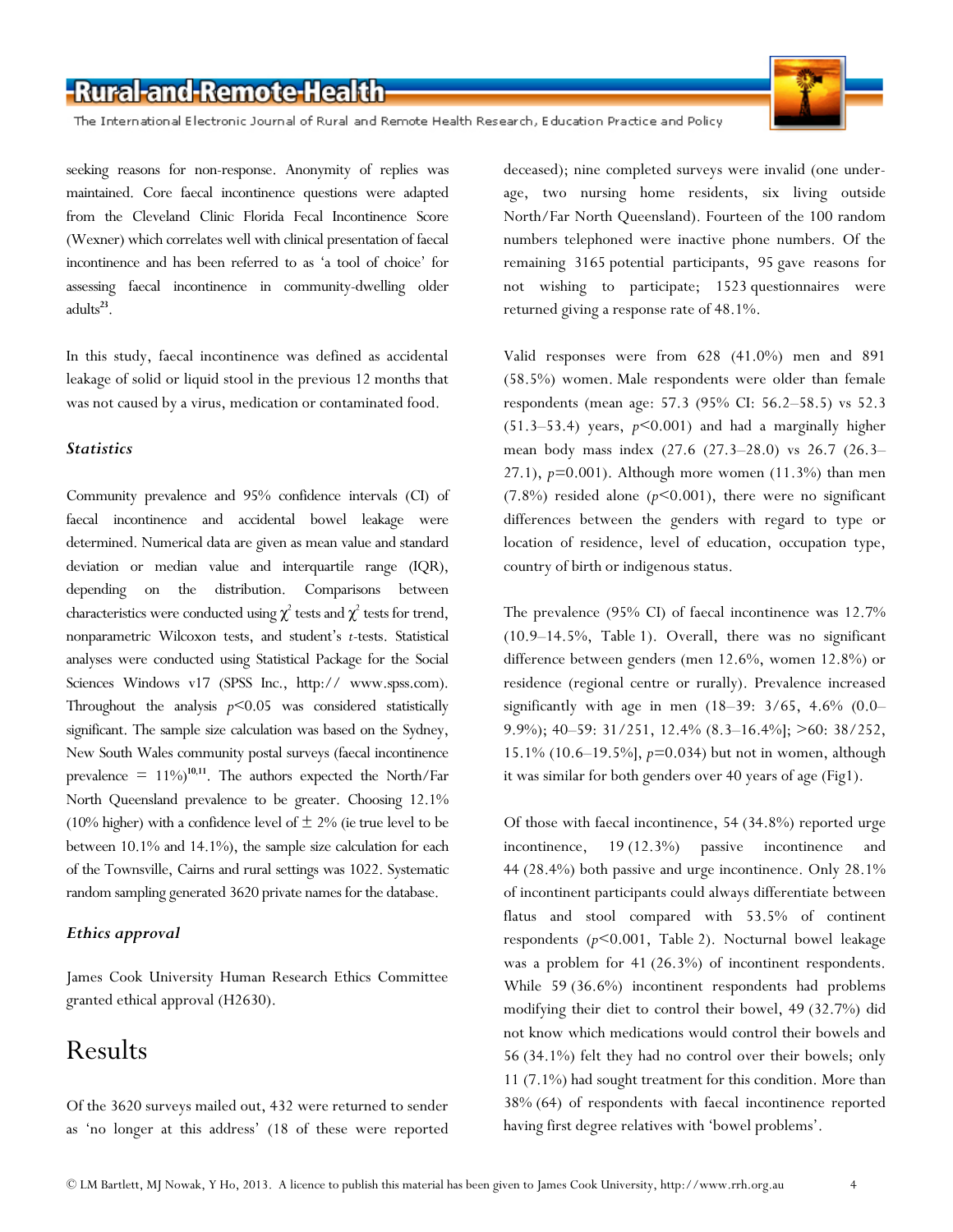

The International Electronic Journal of Rural and Remote Health Research, Education Practice and Policy

Most incontinent participants (130/174, 74.7%) reported incontinent episodes occurring less than once per month, 32 (18.4%) more than once a month, 10 (5.7%) more than once a week, and 2 (1.1%) at least once per day (Table 3, Fig2). More than half the incontinent respondents (91, 53.2%) and 245 (18.6%) of continent respondents reported bowel leakage due to an acute illness. There were no statistically significant gender, age or rurality differences for acute illness-related accidental bowel leakage.

A comparison of respondents with and without incontinence showed that more with incontinence reported poor or very poor general health; more frequent, irregular, incomplete/fragmented defecation, and looser stools; inability to delay by 15 minutes or requiring aids to defecate; alternating diarrhoea and constipation; a history of constipation; and pad-wearing (all *p<*0.001, Table 2). In addition, more incontinent respondents reported that their bowel function negatively affected their daily activities such as work, sports, housework/gardening, social activities, travel, relationships and sex life (all *p<*0.001). More than half the incontinent respondents (82/162) reported difficulty finding public toilets.

Embedded within the survey were a number of questions relating to accidental bowel leakage in addition to the Wexner score**<sup>5</sup>** [.](http://www.rrh.org.au/articles/subviewnew.asp?ArticleID=2563#cite_note-5) Table 1 presents the disclosure of accidental bowel leakage with the most severe element counted for each respondent. Those who did not report faecal incontinence, but disclosed accidental bowel leakage due to an acute illness, are reported separately in Table 1 (*n*=245, 97 male) even if they also reported other accidental bowel leakage items. Stool-related accidental bowel leakage (18.2%) included faecal incontinence, soiling with flatus (not including possible mucus-related soiling with flatus, *n*=3, one male), and soiling with urgency. This was not statistically different for gender or location/rurality of respondents' residences but was significantly higher for the over-40 age groups (*p=*0.040). Possible stool-related accidental bowel leakage (3.0%) included leakage of mucus; staining underwear, if it was considered a problem in the month prior to completing the survey; accidental bowel leakage that was found bothersome;

and passive accidental bowel leakage. Of the remaining 1109/1513 respondents who completed these questions 346 (22.9%) reported they could not always differentiate between flatus and stool, 69 (4.6%) reported accidental leakage of flatus and only 532 (35.2%) respondents reported no concerns about accidental bowel leakage, and no accidental bowel leakage.

Types of accidental anal leakage are presented in Table 4 and did not differ across regions. Leakage rates of solid and liquid stool, mucus and accidental flatus were similar for both genders although staining of underwear was significantly higher in men (26.8%) than in women (17.3%, *p<*0.001) and for older respondents (<39: 15.9%; 40–59: 28.8%; >60: 33.7%, *p<*0.001).

### Discussion

The main finding of this study was that 12.7% of adult North/Far North Queensland community members reported faecal incontinence in the previous 12 months that was not due to an acute illness. This rate increased with age for men although, in total, there were no gender or locality differences. When soiling with flatus and urgency were included, stool-related accidental bowel leakage was substantially higher, at 18.2%.

The prevalence of faecal incontinence is highly dependent on the definition applied**[10](http://www.rrh.org.au/articles/subviewnew.asp?ArticleID=2563#cite_note-10)**,**[24](http://www.rrh.org.au/articles/subviewnew.asp?ArticleID=2563#cite_note-24)**. This study's focused definition – 'accidental loss of solid and/or liquid stool in the previous twelve months, not due to a virus, medication or contaminated food' – has not, to the authors' knowledge, been used previously. Despite using this refined definition the rate of faecal incontinence in this study is higher than the two earlier Australian postal surveys<sup>[10](http://www.rrh.org.au/articles/subviewnew.asp?ArticleID=2563#cite_note-10),[11](http://www.rrh.org.au/articles/subviewnew.asp?ArticleID=2563#cite_note-11)</sup> although the severity (type and frequency) was similar. Using a broader definition of accidental stool leakage that did not exclude faecal incontinence resulting from an acute illness, the prevalence was much higher, at 28.1% (Table 3). Thus previous concerns of high levels of faecal incontinence in the North/Far North Queensland community are warrante[d](http://www.rrh.org.au/articles/subviewnew.asp?ArticleID=2563#cite_note-3)**3**,**[12](http://www.rrh.org.au/articles/subviewnew.asp?ArticleID=2563#cite_note-12)**,**[13](http://www.rrh.org.au/articles/subviewnew.asp?ArticleID=2563#cite_note-13)**.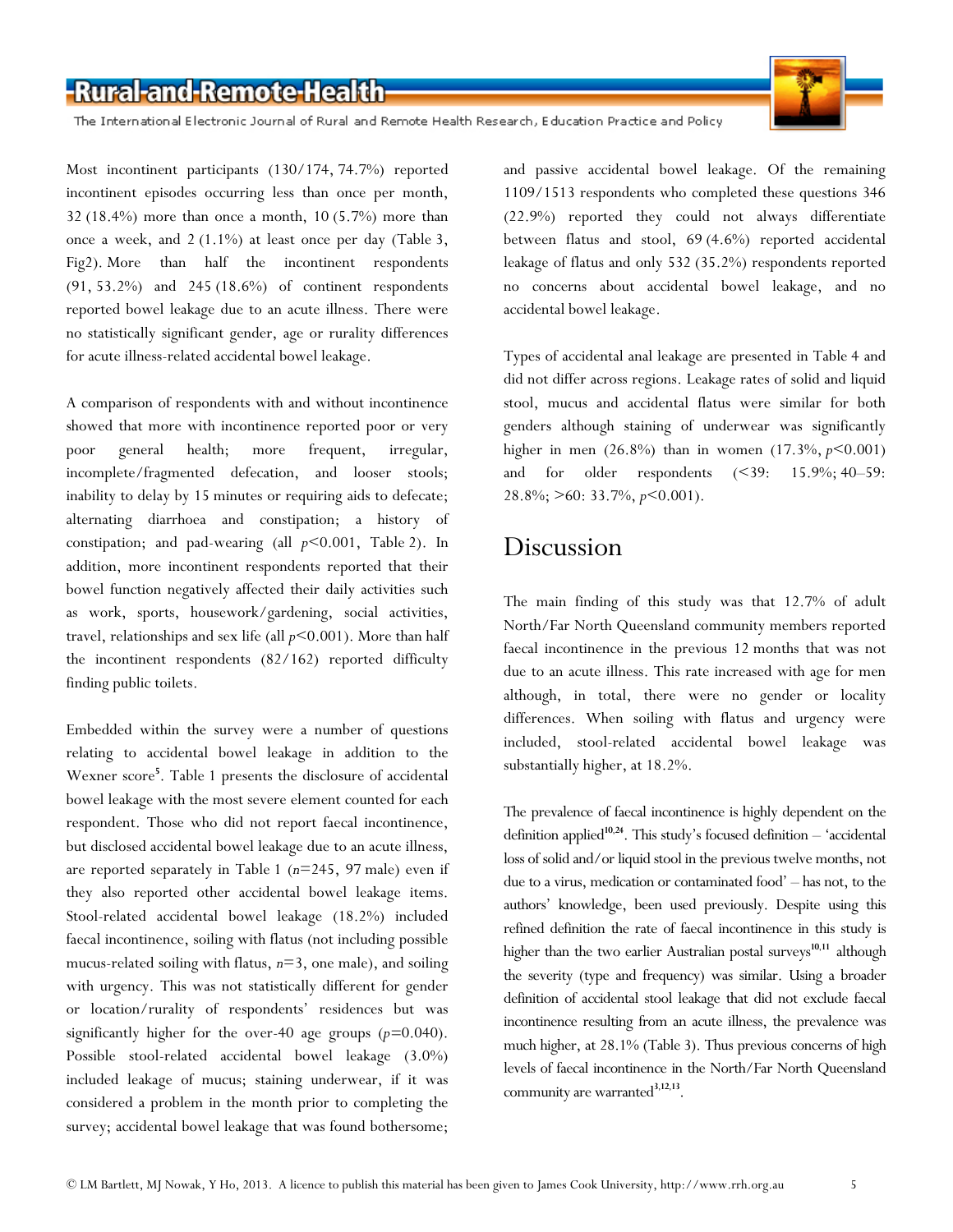



| Accidental bowel leakage <sup>†</sup>                | Total <sup>1</sup> |      |
|------------------------------------------------------|--------------------|------|
|                                                      | $\boldsymbol{n}$   | $\%$ |
| Faecal incontinence prevalence <sup>§</sup>          | 174                | 12.7 |
| Soils with flatus <sup>‡</sup>                       | 80                 | 5.3  |
| Soils with urgency                                   | 22                 | 1.5  |
| Stool-related                                        | 276                | 18.2 |
| Leakage of mucus                                     | 10                 | 0.7  |
| Stains underwear                                     | 18                 | 1.2  |
| Finds accidental bowel leakage bothersome            | 11                 | 0.7  |
| Passive accidental bowel leakage                     | 6                  | 0.4  |
| Possibly stool-related                               | 45                 | 3.0  |
| Cannot always differentiate between flatus and stool | 346                | 22.9 |
| Flatus                                               | 69                 | 4.6  |
| Acute illness-related"                               | 245                | 16.2 |
| No accidental bowel leakage/concerns                 | 532                | 35.2 |
| Total                                                | 1513               |      |

#### **Table 1: Respondents' disclosure of accidental bowel leakage**

 $^\dagger$ In past 12 months not due to virus, medication or contaminated food (except acute illness related accidental bowel leakage – see note #). ¶ Each respondent is counted once only (worst severity noted). Ten missing – respondents did not answer any of the questions about disclosure of accidental bowel leakage.

§ Faecal incontinence (accidental solid and/or liquid leakage) in past 12 months not due to an acute illness; prevalence (95% confidence interval=12.7% (10.9–14.5%)) was based on response to Cleveland Clinic Florida-Fecal Incontinence Score (Wexner) questions only (*n*=1366, 572 men, 794 women).

‡ Does not include possible mucus-related soiling with flatus (three: one man, two women).

 $\frac{1}{10}$  In participants who have not disclosed faecal loss (solid/liquid/mucus) but whose staining of underwear was a problem in the month prior to survey completion.

# Participants who did not report faecal incontinence but reported accidental bowel leakage due to virus, medication or contaminated food included here whether or not they also reported any of the other stool, possible stool or flatus-related items.

#### **Table 2: Comparison of bowel habits and health in respondents with and without faecal incontinence**

|                                                   | Faecal incontinence <sup>†</sup> |               | No faecal<br>Incontinence <sup>†</sup> |               |
|---------------------------------------------------|----------------------------------|---------------|----------------------------------------|---------------|
| <b>Bowel habits and health</b>                    | $\boldsymbol{n}$                 | $\frac{0}{0}$ | $\boldsymbol{n}$                       | $\frac{0}{0}$ |
| Bowel movement at regular time                    | 81/172                           | 47.1          | 762/1243                               | 61.3          |
| Can always differentiate between flatus and stool | 48/171                           | 28.1          | 654/1222                               | 53.5          |
| Can delay bowel motion for 15 minutes             | 65/171                           | 38.0          | 812/1222                               | 66.4          |
| Bowels open $\geq$ 2 times per day                | 72/171                           | 42.1          | 312/1247                               | 25.0          |
| Difficulty completely emptying bowels             | 30/173                           | 17.3          | 84/1240                                | 6.8           |
| Often/always repeats defecation within 1 hour     | 26/171                           | 15.2          | 47/1225                                | 3.8           |
| Requires aids to defecate                         | 48/164                           | 29.3          | 96/1163                                | 8.3           |
| Mean stool type (range 1-7) <sup>1</sup>          | 157                              | 4.1           | 1199                                   | 3.8           |
| Alternating diarrhoea/constipation                | 106/171                          | 62.0          | 482/1225                               | 39.3          |
| Minutes spent defecating per day (5-60 max)       | 103/171                          | 60.2          | 534/1240                               | 43.1          |
| Straining                                         |                                  |               |                                        |               |
| Frequency whilst defecating: often/always         | 23/171                           | 13.5          | 64/1243                                | 5.1           |
| Strength: somewhat/very hard                      | 55/170                           | 32.4          | 239/1240                               | 19.3          |
| Duration: $\leq 1$ minute                         | 106/170                          | 62.4          | 952/1237                               | 77.0          |
| No pain with bowel movement                       | 74/172                           | 43.0          | 781/1250                               | 62.5          |
| History of constipation                           | 58/170                           | 34.1          | 168/1314                               | 12.8          |
| Uses pad for protection (day and/or night)        | 30/155                           | 19.4          | 14/1170                                | 1.2           |
| Poor/very poor general health                     | 17/173                           | 9.8           | 29/1245                                | 2.3           |

<sup>†</sup> *p*<0.001. Classic  $\chi^2$  except for Mean Bristol Stool Form Scale (student's *t*-test).

¶ Bristol Stool Form Scale; respondents who reported multiple or varied types of stool passed were removed (11 with, 25 without faecal incontinence).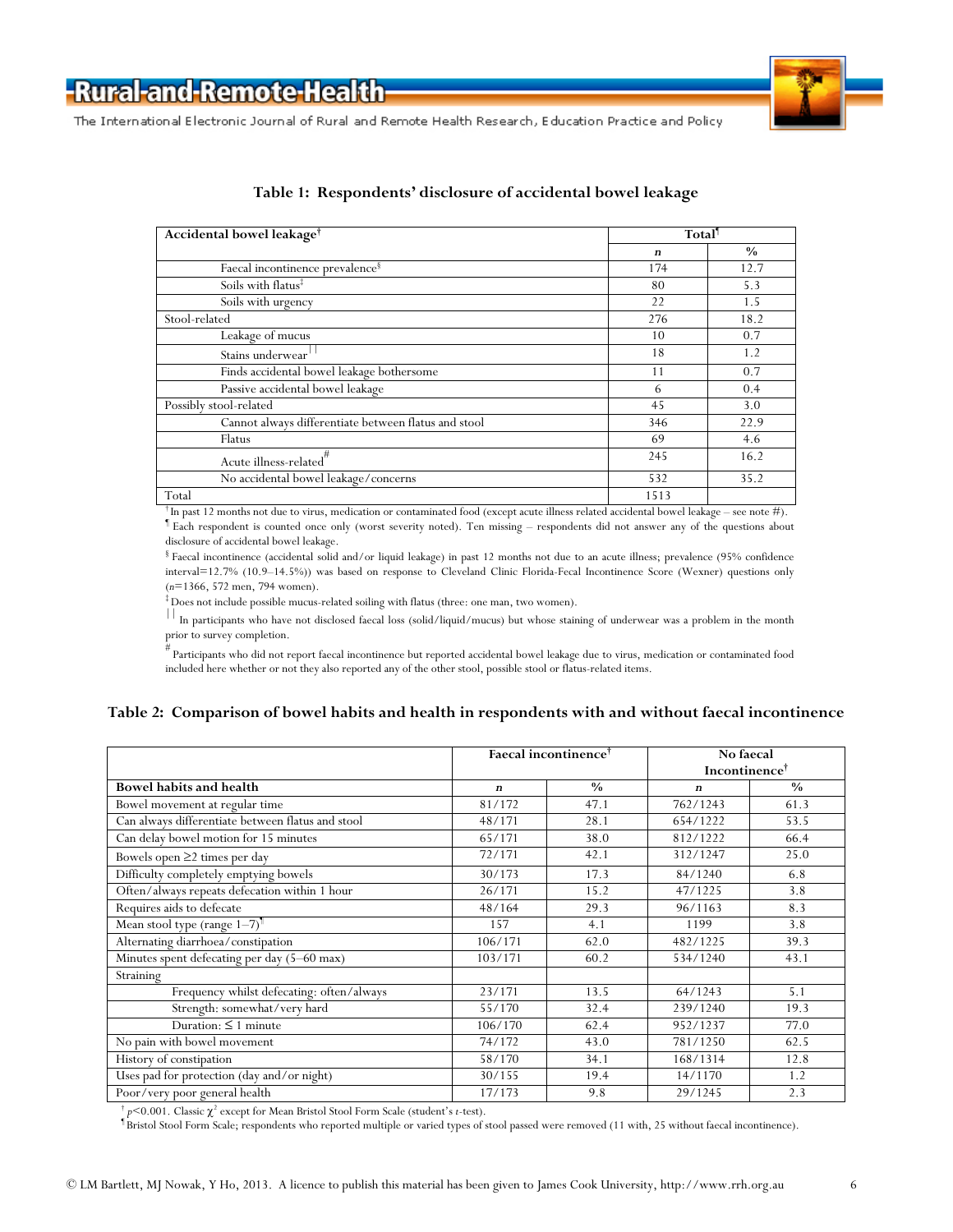

The International Electronic Journal of Rural and Remote Health Research, Education Practice and Policy

| Leakage disclosed                                               | $\boldsymbol{n}$ | $\frac{0}{0}$ | 95%CI (%)     |
|-----------------------------------------------------------------|------------------|---------------|---------------|
| Faecal incontinence <sup>1</sup>                                |                  |               |               |
| Always ( $\geq 1$ per day)                                      | 2/1369           | 0.1           | $0.0 - 0.3$   |
| Usually $(≥1$ per week and $≤1$ per day)                        | 10/1369          | 0.7           | $0.3 - 1.2$   |
| Sometimes $(21$ per month and $\leq 1$ per week)                | 32/1369          | 2.3           | $1.5 - 3.1$   |
| Rarely (less than once per month)                               | 130/1369         | 9.5           | $7.9 - 11.1$  |
| Total                                                           | 174/1369         |               |               |
| Accidental soiling with acute illness <sup>§,‡</sup>            | 336/1482         | 22.7          | $20.5 - 24.8$ |
| $>5$ times annually                                             | 8/1311           | $0.6^{\circ}$ | $0.2 - 1.0$   |
| 3-5 times annually                                              | 15/1311          | 1.1           | $0.6 - 1.7$   |
| $1-2$ times annually                                            | 222/1311         | 16.9          | $14.9 - 19.0$ |
| Faecal incontinence, or accidental soiling due to acute illness | 419/1493         | 28.1          | $25.8 - 30.4$ |
| No faecal leakage                                               | 1074/1493        | 71.9          | $69.7 - 74.2$ |

#### **Table 3: Frequency of accidental faecal leakage in respondents†**

† Greatest severity reported.

¶ Faecal incontinence (accidental solid and/or liquid leakage) in past 12 months not due to a virus, medication or spoiled food. § Accidental loss of solid and/or liquid stool in the previous 12 months, due to a virus, medication or contaminated food.

‡ Includes those who did and did not disclose faecal incontinence.

Includes only those who did not disclose faecal incontinence.

| Type of leakage                            | $\boldsymbol{n}$ | $\frac{0}{0}$ | 95%CI (%)     |
|--------------------------------------------|------------------|---------------|---------------|
| Solid <sup>§</sup>                         | 47/1320          | 3.6           | $2.6 - 4.6$   |
| Liquid $\frac{8}{3}$                       | 147/1345         | 10.9          | $9.2 - 12.6$  |
| Mucus                                      | 63/1301          | 4.8           | $3.7 - 6.0$   |
| Staining <sup>‡</sup>                      | 273/1286         | 21.2          | $18.9 - 23.4$ |
| Any above                                  | 467/1487         | 31.4          | $29.0 - 33.7$ |
| Flatus <sup>§</sup>                        | 347/1348         | 25.7          | $23.4 - 28.0$ |
| Anal leakage in 12 months prior to survey. |                  |               |               |

#### **Table 4: Accidental anal leakage in respondents†**

¶ Prevalence and 95% confidence interval.

 $$Cleveland Clinic Florida – Fecal Incontinence Score.$ <br> $$In participants who have not disclosed faccal loss (solid/liquid/mucus) but who$ currently soil clothing while passing wind and/or where staining of underwear was a problem in the month prior to survey completion.

One strength of this survey was that it enabled respondents to disclose any type of accidental bowel leakage, whether they termed it faecal incontinence or not. In a recent New Zealand study, researchers combined three different measures – a bowel control problem, quality of life impairment and faecal incontinence ≥1/month – to better determine faecal incontinence prevalence in the community<sup>25</sup>. While the researchers reported 12.4% of respondents leaked solid or liquid stool at least once per month and 26.8% had impaired quality of life due to accidental bowel leakage, they calculated community prevalence at 13.2% using the overlap of at least two of three measures to redefine faecal incontinence. The

aim of the present study too was to provide a more accurate estimate of those suffering with faecal incontinence. In this study, issues such as flatus and mucus were excluded. The New Zealand survey tool may have included these in the quality of life component<sup>26</sup>, thereby overstating the prevalence. Up to 50% of studies previously reviewed<sup>[8,](http://www.rrh.org.au/articles/subviewnew.asp?ArticleID=2563#cite_note-8)[24](http://www.rrh.org.au/articles/subviewnew.asp?ArticleID=2563#cite_note-24)</sup> calculated prevalence using faecal incontinence occurring in the previous 12 months as done in the present study. As in those studies, the rate in this study may be higher than that of the New Zealand study and others using incontinence reported over shorter time frames.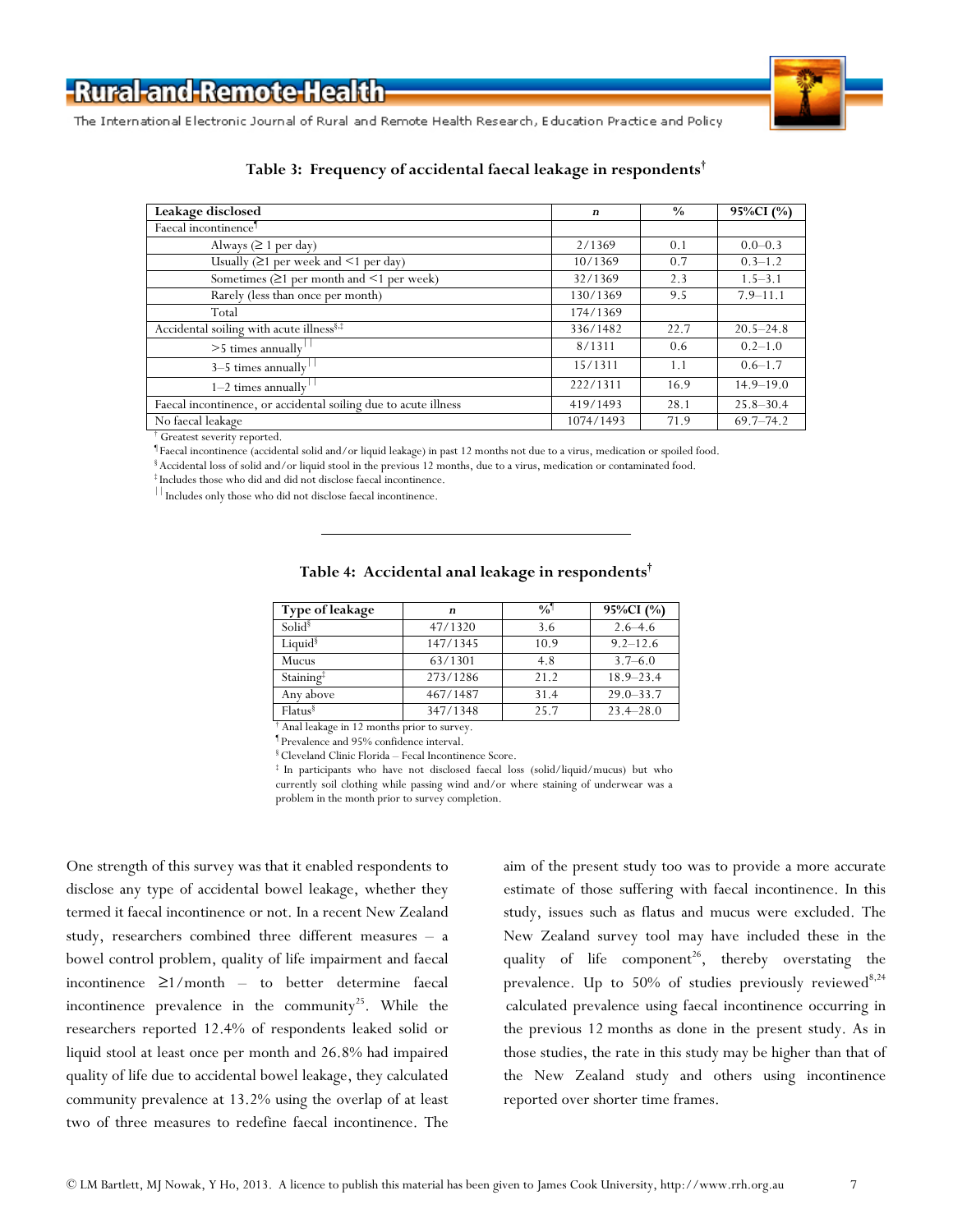

The International Electronic Journal of Rural and Remote Health Research, Education Practice and Policy



**Figure 1: Proportion of respondents with faecal incontinence.**



 $^\dagger$  Anal incontinence (accidental solid, liquid or flatus leakage) in past 12 months not due to virus/medication/contaminated food, from data collected in Cleveland Clinic Florida Fecal Incontinence questions.



A troubling result is that only 35% of the respondents had no bowel concerns. Further, many respondents with faecal incontinence felt they had no control over their bowels and didn't know how to manage their diet or which medications to take to mitigate the problem. As only 7% actually sought medical advice, fear, embarrassment and the stigma associated with faecal incontinence continues to hamper disclosure as previously identified<sup>[27](http://www.rrh.org.au/articles/subviewnew.asp?ArticleID=2563#cite_note-27)</sup>.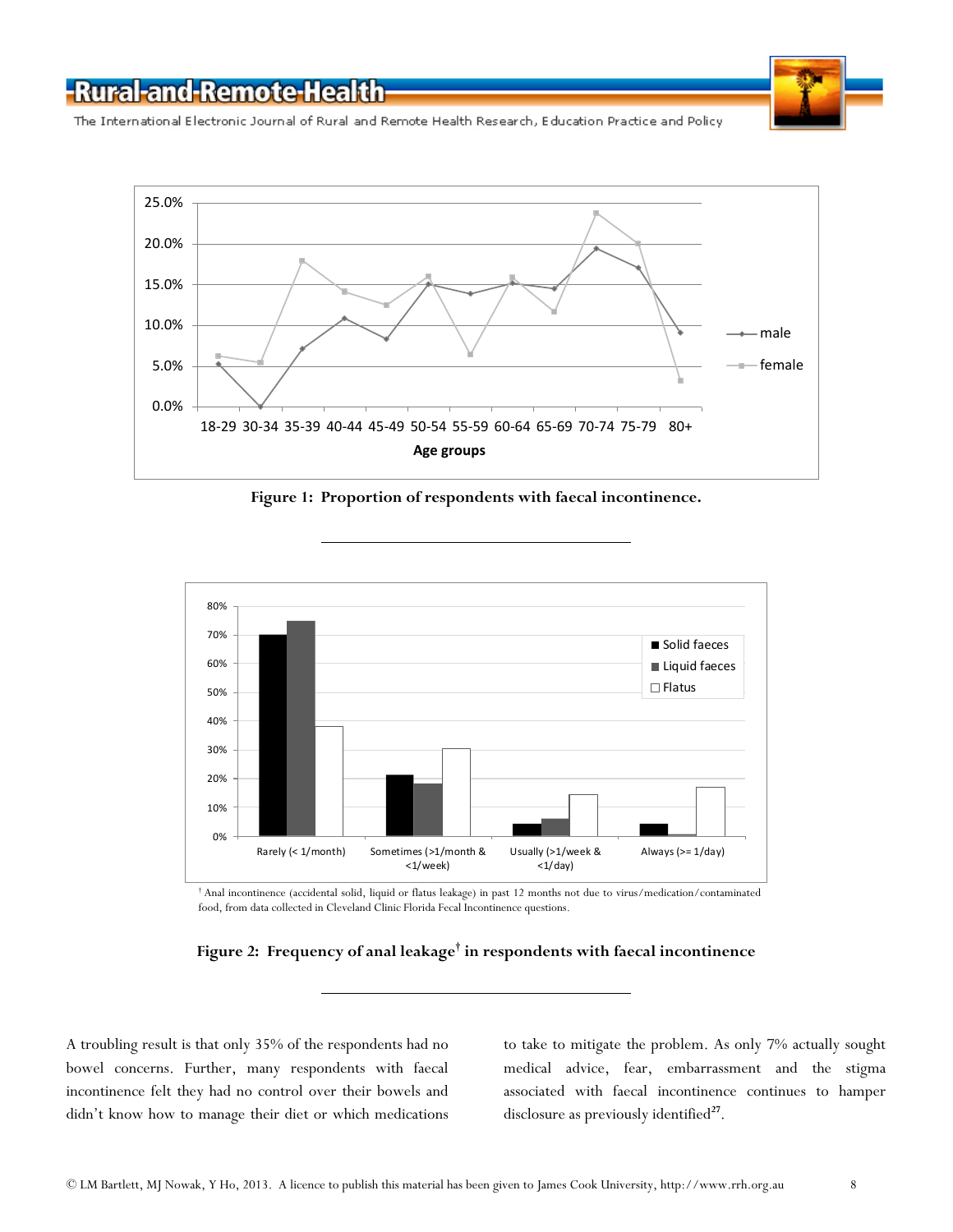The International Electronic Journal of Rural and Remote Health Research, Education Practice and Policy



As more people age 'in place'**[16](http://www.rrh.org.au/articles/subviewnew.asp?ArticleID=2563#cite_note-16)** the prevalence of faecal incontinence in the community is likely to increase toward that of aged-care facilities. Younger cohorts, which are less stoic, are unlikely to tolerate this condition and will demand treatment**[17](http://www.rrh.org.au/articles/subviewnew.asp?ArticleID=2563#cite_note-17)**,**[20](http://www.rrh.org.au/articles/subviewnew.asp?ArticleID=2563#cite_note-20)**. Ageing populations increase healthcare costs**[15](http://www.rrh.org.au/articles/subviewnew.asp?ArticleID=2563#cite_note-15)**, and increased demand for faecal incontinence treatment will further escalate these costs. The concepts of the Ottawa Charter for Health Promotion<sup>[21](http://www.rrh.org.au/articles/subviewnew.asp?ArticleID=2563#cite_note-21)</sup> can be used to help reduce this added financial burden by encouraging prevention of constipation and obstetric damage, and ensuring benign clinical diagnoses are managed with conservative programs (potentially self-managed) including dietary management, pelvic floor exercises, defecation and relaxation techniques, and home biofeedback**[28](http://www.rrh.org.au/articles/subviewnew.asp?ArticleID=2563#cite_note-28)**.

Limitations of this study include a low response rate of 48.1% despite mailing two follow-up questionnaires. The average age of survey respondents was 54 years, 9 years older than the North/Far North Queensland adult population (45 years), which is marginally younger than the state (46 years) and national (46.5 years) averages**[29](http://www.rrh.org.au/articles/subviewnew.asp?ArticleID=2563#cite_note-29)**. Reasons for the low response rate could include lack of interest in the subject matter, particularly among younger survey recipients. Furthermore, younger people may be under-represented, not only because they may have chosen not to respond to the questionnaire, but also because they are more likely to only have a mobile telephone and thus not have received a survey because they were not listed in the telephone directory**[30](http://www.rrh.org.au/articles/subviewnew.asp?ArticleID=2563#cite_note-30)**. Older respondents may have self-selected due to a particular interest in the topic or because of a personal bowel issue $^{24}$  $^{24}$  $^{24}$ . Townsville, the largest city in North Queensland, has a highly mobile population with a 35% net transient population measure**[31](http://www.rrh.org.au/articles/subviewnew.asp?ArticleID=2563#cite_note-31)**. Of the sample of 100 non-respondents telephoned in an attempt to further increase the response rate, 14 telephones had been disconnected. If this were representative of the population, it could also partially explain the low response rate. However, using the alternative data collection method of telephone interviews may have yielded an even lower response rate based on experience from the South Australian study**<sup>9</sup>** [.](http://www.rrh.org.au/articles/subviewnew.asp?ArticleID=2563#cite_note-9) Similar response rates using this or analogous study enrolment methods were found in a cross-sectional study investigating accidents and injuries in

North Queensland**[32](http://www.rrh.org.au/articles/subviewnew.asp?ArticleID=2563#cite_note-32)** and a New Zealand faecal incontinence prevalence study using a random selection from the Canterbury electoral roll**[33](http://www.rrh.org.au/articles/subviewnew.asp?ArticleID=2563#cite_note-33)**. Thus the response rate may be a limitation of the method used to elicit information about a topic that is either 'sensitive' or does not interest a particular segment of the population.

## Conclusions

There is a high level of untreated faecal incontinence in the North/Far North Queensland community which degrades the quality of life of those with this ailment. With a burgeoning ageing-in-place population the prevalence in this and other communities is likely to increase. Lifestyle education to prevent chronic constipation and encourage the development and maintenance of strong pelvic floor muscles among young people could reduce the prevalence of this condition. Faecal incontinence, its prevalence, prevention and treatments should be widely discussed to raise community awareness reducing the incidence and the destructive effect it has on the quality of so many lives. Eliminating the stigma of faecal incontinence should encourage those with the condition to overcome their embarrassment and seek early treatment. Where appropriate, conservative self-managed care is economically rational and can improve quality of life for all, not just those with access to the few specialist biofeedback clinics.

## References

**[1](http://www.rrh.org.au/articles/subviewnew.asp?ArticleID=2563#ref1_cite1)**. Whitehead WE. Diagnosing and managing fecal incontinence: if you don't ask, they won't tell. *Gastroenterology* 2005; **129:** 6.

**[2](http://www.rrh.org.au/articles/subviewnew.asp?ArticleID=2563#ref2_cite2)**. Norton C, Whitehead W, Bliss D, Metsola P, Tries J. Conservative treatment and pharmacological management of faecal incontinence in adults. In: A Abrams, L Cardozo, S Khoury, A Wein (Eds). *Incontinence*. Paris: International Continence Society, 2005; 1521-1564.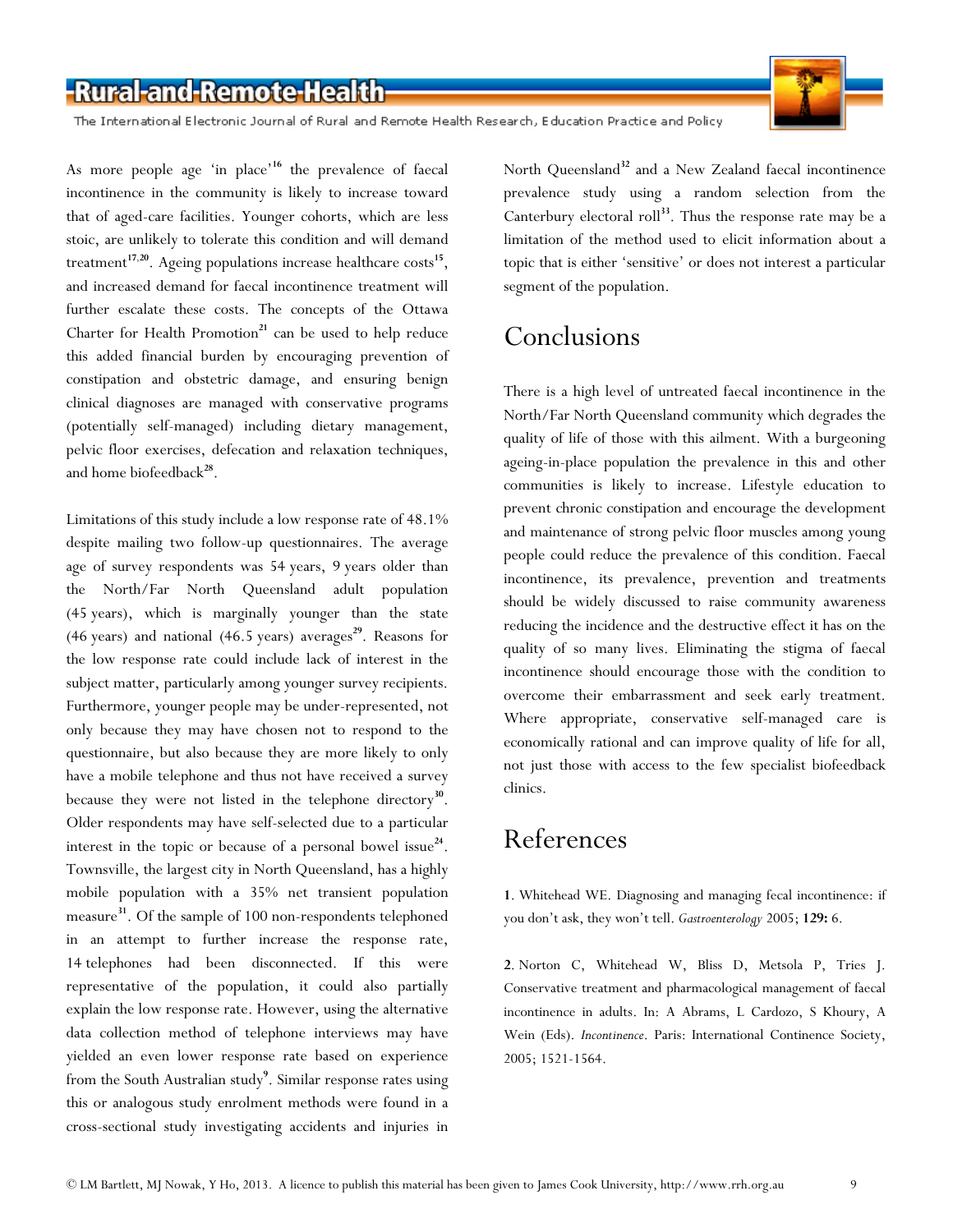The International Electronic Journal of Rural and Remote Health Research, Education Practice and Policy

**[3](http://www.rrh.org.au/articles/subviewnew.asp?ArticleID=2563#ref3_cite3)**. Bartlett L, Nowak M, Ho YH. Impact of fecal incontinence on quality of life. *World Journal of Gastroenterology* 2009; **15:** 3276- 3282.

**[4](http://www.rrh.org.au/articles/subviewnew.asp?ArticleID=2563#ref4_cite4)**. Bliss DZ, Norton C, Vodusek DB. Raising awareness about fecal incontinence. *Neurology and Urodynamics* 2010; **29:** 612-615.

**[5](http://www.rrh.org.au/articles/subviewnew.asp?ArticleID=2563#ref5_cite38)**. Jorge JM, Wexner SD. Etiology and management of fecal incontinence. *Diseases of the Colon and Rectum* 1993; **36:** 77-97.

**[6](http://www.rrh.org.au/articles/subviewnew.asp?ArticleID=2563#ref6_cite6)**. Norton C, Chelvanayagam S. Causes of faecal incontinence. In: C Norton, S Chelvanayagam, (Eds). *Bowel continence nursing*. Beaconsfield, Buckinghamshire: Beaconsfield Publishers Ltd, 2004; 23-32.

**[7](http://www.rrh.org.au/articles/subviewnew.asp?ArticleID=2563#ref7_cite7)**. Whitehead WE, Borrud L, Goode PS, Meikle S, Mueller ER, Tuteja A et al. Fecal incontinence in US adults: epidemiology and risk factors. *Gastroenterology* 2009; **137(2):** 512-517.

**[8](http://www.rrh.org.au/articles/subviewnew.asp?ArticleID=2563#ref8_cite8)**. Pretlove SJ, Radley S, Toozs-Hobson PM, Thompson PJ, Coomarasamy A, Khan KS. Prevalence of anal incontinence according to age and gender: a systematic review and metaregression analysis. *International Urogynecology Journal and Pelvic Floor Dysfunction* 2006; **17:** 407-417.

**[9](http://www.rrh.org.au/articles/subviewnew.asp?ArticleID=2563#ref9_cite9)**. Hawthorne G. *Measuring Incontinence in Australia*. (Online). 2006. Available: <http://www.bladderbowel.gov.au/assets/doc/ncms/> Phase1-2InformationAndEvidence/14OutcomesMeasuresTrial SAHOSpdf (Accessed 24 October 2012).

**[10](http://www.rrh.org.au/articles/subviewnew.asp?ArticleID=2563#ref10_cite10)**. Kalantar JS, Howell S, Talley NJ. Prevalence of faecal incontinence and associated risk factors; an underdiagnosed problem in the Australian community? *Medical Journal of Australia* 2002; **176:** 54-57.

**[11](http://www.rrh.org.au/articles/subviewnew.asp?ArticleID=2563#ref11_cite11)**. Lam TCF, Kennedy ML, Chen FC, Lubowski D, Talley NJ. Prevalence of faecal incontinence: obstetric and constipation risk factors: a population based study. *Colorectal Disease* 1999; **1:** 197-203.

**[12](http://www.rrh.org.au/articles/subviewnew.asp?ArticleID=2563#ref12_cite16)**. Ho YH, Muller R, Veitch C, Rane A, Durrheim D. Faecal incontinence: an unrecognised epidemic in rural North Queensland? Results of a hospital-based outpatient study. *Australian Journal of Rural Health* 2005; **13:** 28-34.

**[13](http://www.rrh.org.au/articles/subviewnew.asp?ArticleID=2563#ref13_cite17)**. Bartlett L, Nowak M, Ho YH. Reasons for non-disclosure of faecal incontinence: a comparison between two survey methods. *Techniques in Coloproctology* 2007; **11:** 251-257.

**[14](http://www.rrh.org.au/articles/subviewnew.asp?ArticleID=2563#ref14_cite18)**. Australian Institute of Health and Welfare (AIHW). *Australian incontinence data analysis and development*. AIHW cat no. DIS 44, 2006; 119.

**[15](http://www.rrh.org.au/articles/subviewnew.asp?ArticleID=2563#ref15_cite19)**. Productivity Commission (2008). *Future demand for aged care services: trends in aged care services: some implications*. Commission research paper. Canberra, ACT: Australian Government.

**[16](http://www.rrh.org.au/articles/subviewnew.asp?ArticleID=2563#ref16_cite20)**. Australian Institute of Health and Welfare (AIHW). *The desire to age in place among older Australians volume 1 – reasons for staying or moving*. AIHW bulletin. Cat. no. AUS 169, 2013.

**[17](http://www.rrh.org.au/articles/subviewnew.asp?ArticleID=2563#ref17_cite22)**. Berkowitz EN, Schewe CD. Generational cohorts hold the key to understanding patients and health care providers: coming-of-age experiences influence health care behaviors for a lifetime. *Health Marketing Quarterly* 2011; **28:** 190-204.

**[18](http://www.rrh.org.au/articles/subviewnew.asp?ArticleID=2563#ref18_cite24)**. Bartlett L, Ho YH. PTQ™ anal implants for the treatment of faecal incontinence. *British Journal of Surgery* 2009; **96:** 1468-1475.

**[19](http://www.rrh.org.au/articles/subviewnew.asp?ArticleID=2563#ref19_cite25)**. Maeda Y, O'Connell PR, Matzel KE, Laurberg S. Sacral nerve stimulation for fecal incontinence: at a crossroad and future challenges. *Diseases of the Colon and Rectum* 2012; **55:** 621-624.

**[20](http://www.rrh.org.au/articles/subviewnew.asp?ArticleID=2563#ref20_cite28)**. Keckley P. *2010 Survey of Health Care Consumers: key findings, strategic implications*. (Online). 2010. Available: [http://www.deloitte.com/assets/Dcom-UnitedStates/Local%](http://www.deloitte.com/assets/Dcom-UnitedStates/Local%25) 20Assets/Documents/US\_CHS\_2010SurveyofHealthCareConsum ers\_050310.pdf (Accessed 5 September 2012).

**[21](http://www.rrh.org.au/articles/subviewnew.asp?ArticleID=2563#ref21_cite30)**. World Health Organization (WHO). *The Ottawa Charter for Health Promotion*. (Online). <http://www.who.int/health> promotion/conferences/previous/ottawa/en (Accessed 28 October 2013)

**[22](http://www.rrh.org.au/articles/subviewnew.asp?ArticleID=2563#ref22_cite34)**. Lewis SJ, Heaton KW. Stool form scale as a useful guide to intestinal transit time. *Scandinavian Journal of Gastroenterology* 1997; **32:** 920-924.

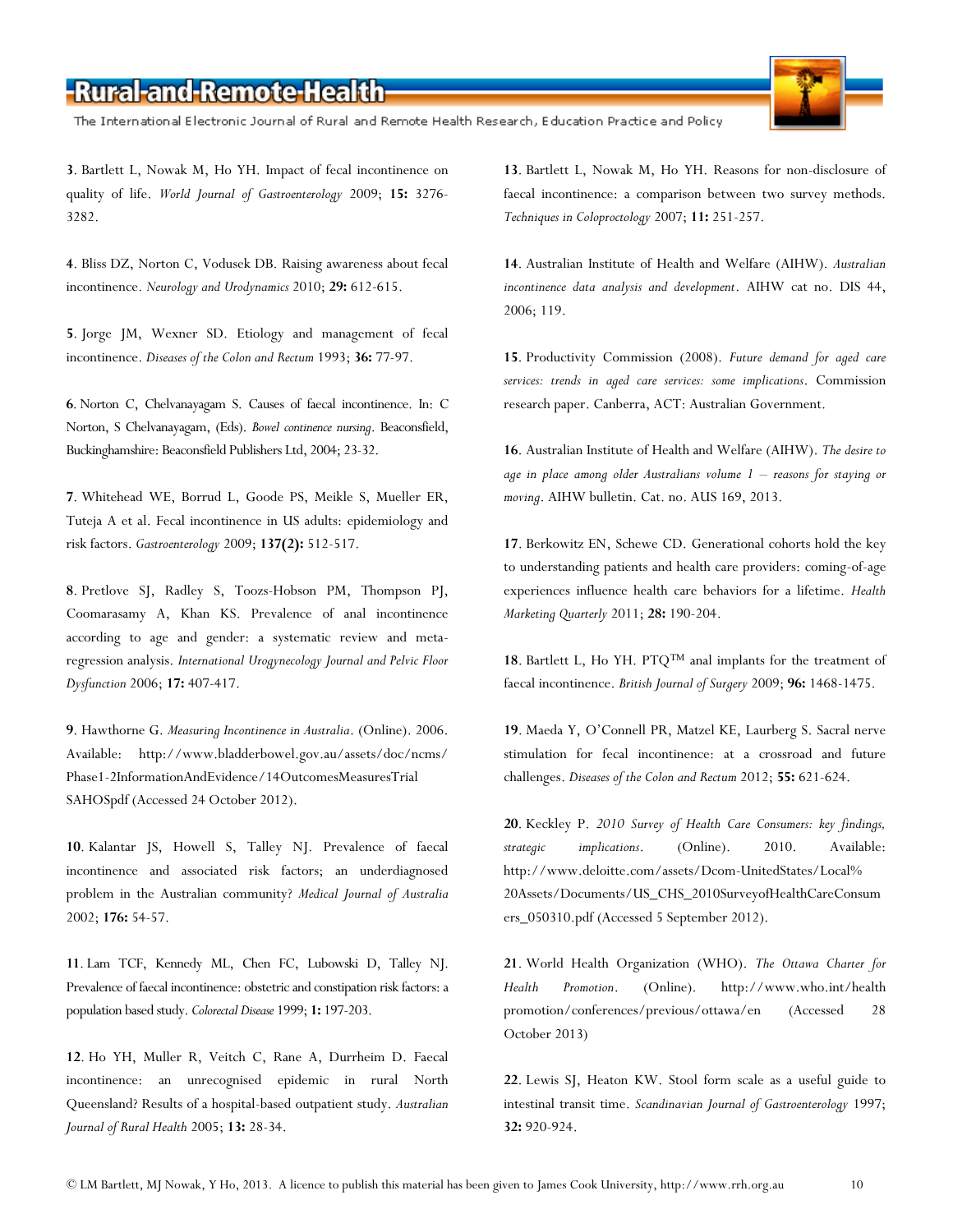The International Electronic Journal of Rural and Remote Health Research, Education Practice and Policy

**[23](http://www.rrh.org.au/articles/subviewnew.asp?ArticleID=2563#ref23_cite35)**. Fallon A, Westaway J, Moloney C. A systematic review of psychometric evidence and expert opinion regarding the assessment of faecal incontinence in older community-dwelling adults. *International Journal of Evidence-based Healthcare* 2008; **6:** 225-259.

**[24](http://www.rrh.org.au/articles/subviewnew.asp?ArticleID=2563#ref24_cite40)**. Macmillan AK, Merrie AE, Marshall RJ, Parry BR. The prevalence of fecal incontinence in community-dwelling adults: a systematic review of the literature. *Diseases of the Colon and Rectum* 2004; **47:** 1341-1349.

**[25](http://www.rrh.org.au/articles/subviewnew.asp?ArticleID=2563#ref25_cite46)**. Sharma A, Marshall RJ, Macmillan AK, Merrie AE, Reid P, Bissett IP. Determining levels of fecal incontinence in the community: a New Zealand cross-sectional study. *Diseases of the Colon and Rectum* 2011; **54:** 1381-1387.

**[26](http://www.rrh.org.au/articles/subviewnew.asp?ArticleID=2563#ref26_cite47)**. Macmillan AK, Merrie AE, Marshall RJ, Parry BR. Design and validation of a comprehensive fecal incontinence questionnaire. *Diseases of the Colon and Rectum* 2008; **51:** 1502-1522.

**[27](http://www.rrh.org.au/articles/subviewnew.asp?ArticleID=2563#ref27_cite50)**. Bartlett L, Nowak M, Ho YH. Reasons for non-disclosure of faecal incontinence: a comparison between two survey methods. *Techniques in Coloproctology* 2007; **11:** 251-257.

**[28](http://www.rrh.org.au/articles/subviewnew.asp?ArticleID=2563#ref28_cite56)**. Bartlett LM, Sloots K, Nowak M, Ho YH. Biofeedback therapy for faecal incontinence: a rural and regional perspective. *Rural Remote Health* **11(1):** 1630. (Online) 2011. Available: [www.rrh.](http://www.rrh/) org.au (Accessed 24 October 2013).

**[29](http://www.rrh.org.au/articles/subviewnew.asp?ArticleID=2563#ref29_cite57)**. Australian Bureau of Statistics. *Population by age and sex, Australian states and territories, June 2010*. ABS cat. no. 3201.0, 2010.

**[30](http://www.rrh.org.au/articles/subviewnew.asp?ArticleID=2563#ref30_cite58)**. Call K, Davern M, Boudreaux M, Johnson P, Nelson J. Bias in telephone surveys that do not sample cell phones: uses and limits of poststratification adjustments. *Medical Care* 2011; **49:** 355-364.

**[31](http://www.rrh.org.au/articles/subviewnew.asp?ArticleID=2563#ref31_cite60)**. Cummings Economics. Comparative transient populations in Australian cities. (Online) 2011. Available: [http://www.](http://www/) cummings.net.au/pdf/recent/J2276%20CE%20Note%20Comp% 20Trans%20Pop'n%20Levels.pdf (Accessed 15 August 2011).

**[32](http://www.rrh.org.au/articles/subviewnew.asp?ArticleID=2563#ref32_cite62)**. Carter A, Muller R. Practices, knowledge and perceptions influencing accident and injury in the Mackay/Whitsunday community. In: *Reducing injuries in Mackay, North Queensland*. Warwick, Queensland: Warwick Educational Publishing, 2002; 53- 73.

**[33](http://www.rrh.org.au/articles/subviewnew.asp?ArticleID=2563#ref33_cite63)**. Lynch AC, Dobbs BR, Keating J, Frizelle FA. The prevalence of faecal incontinence and constipation in a general New Zealand population; a postal survey. *New Zealand Medical Journal* 2001; **114**: 474-477.

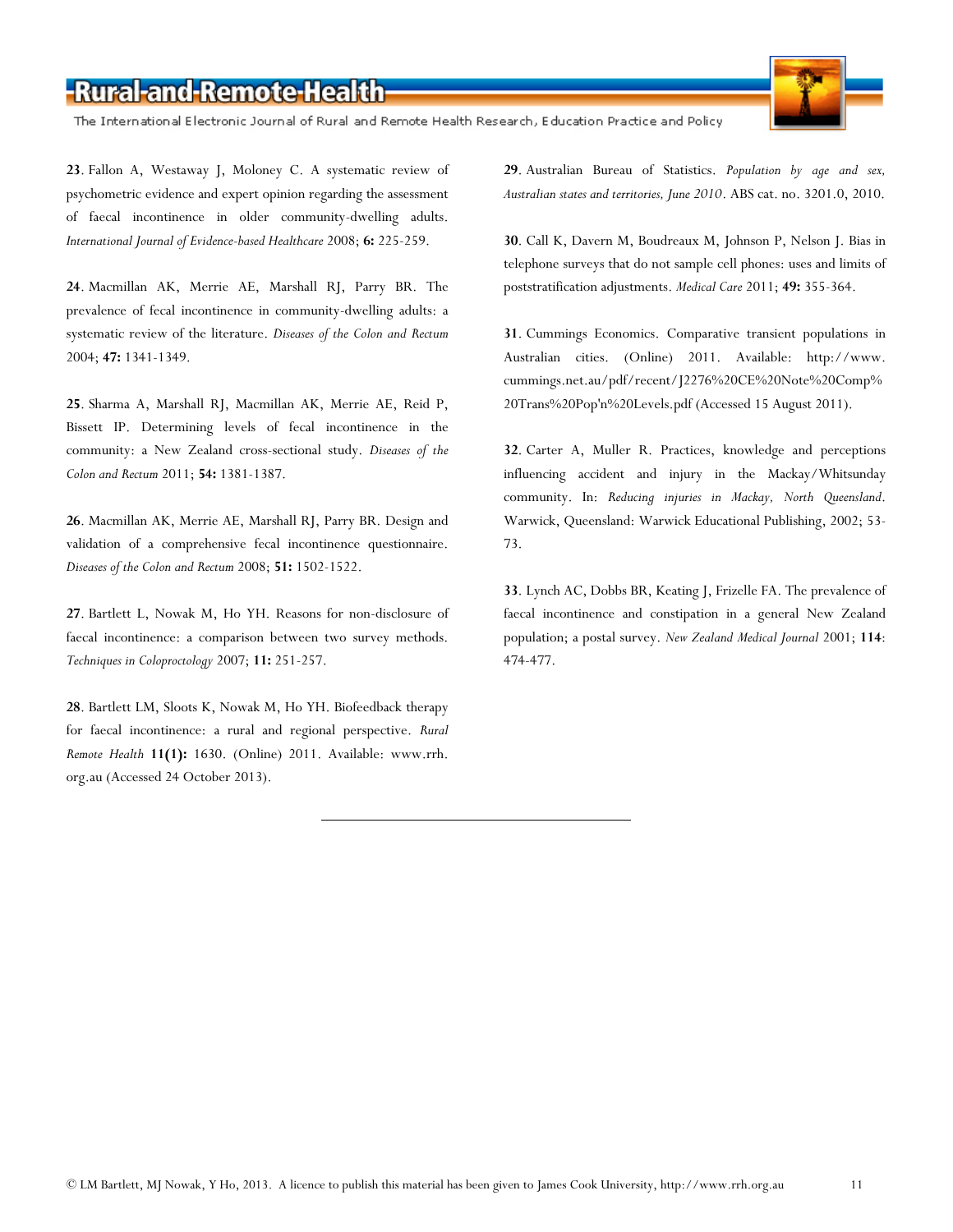The International Electronic Journal of Rural and Remote Health Research, Education Practice and Policy

| SECTION·1: ·· PER SONAL· DETAILS —<br>Firstly we would like to ask you some questions about your background: [                   | - 2007 NQ Bowel Habit Project                                                                |
|----------------------------------------------------------------------------------------------------------------------------------|----------------------------------------------------------------------------------------------|
| action Bresk (Continuous)<br>1. How old are you?--__________Years¶   11. Are you of Aboriginal, Torres Strait or                 |                                                                                              |
| 2. Are you? Π Male —<br>$\Box$ Female $\P$                                                                                       | South Sea Islander descent?][<br>→ □ No→ → □ Yes¶                                            |
|                                                                                                                                  | → □ Aboriginal-□ Torres Strait Islander[]                                                    |
| 3. Do you live with anyone?]                                                                                                     | → □ South Sea Islander                                                                       |
| → □ No. alone¶<br>$ \Box$ Yes, with $\Box$                                                                                       |                                                                                              |
| → → □ Spouse/Partner · □ Parents¶                                                                                                | If you are female, please also answer                                                        |
| $\rightarrow$ $\rightarrow$ $\Box$ Children $\rightarrow$ $\Box$ Other family $\Box$<br>$\rightarrow$ $\rightarrow$ $\Box$ Other | guestions 12 - 19 below: [                                                                   |
|                                                                                                                                  | If male, please continue                                                                     |
| 4. What type of residence do you live in?]                                                                                       | with guestion 201                                                                            |
| $\rightarrow$ $\Box$ House $\rightarrow$ $\Box$ Apartment / Unit<br>→ □ Caravan → □ Retirement village                           | 12. Are you?]                                                                                |
| → □ Other                                                                                                                        |                                                                                              |
|                                                                                                                                  | → □ Pre-menopausal¶<br>→ □ Menopausal¶                                                       |
| 5. What is your postcode?…                                                                                                       | → □ Post-menopausal¶                                                                         |
| 6. What is your highest education level?]                                                                                        | — □ l·am not sure¶                                                                           |
| → □ Primary School                                                                                                               | 13. How many children have you given birth-                                                  |
| → □ Secondary School                                                                                                             | $to^2$ $\rightarrow$                                                                         |
| - <b>I</b> -Trade Certificate II<br>→ □ College Diploma¶                                                                         | 14. How many of these children were by -                                                     |
| → □ University degree¶                                                                                                           | caesarean-section?⊶<br>я                                                                     |
| - <b>I</b> -Postgraduatedegree                                                                                                   |                                                                                              |
| → □ Other<br>П                                                                                                                   | 15. Have you given birth to a baby requiring?                                                |
| 7. What is your current occupation?]                                                                                             | <b>□</b> Forceps delivery¶<br>□ Not-<br>□ Vacuum extraction¤<br>applicable#                  |
| → □ Student → □ Unemployed¶                                                                                                      | — — ¶                                                                                        |
| $\blacksquare$ Labourer $\blacksquare$ Tradesperson                                                                              | 16. During delivery of a baby have you had-<br>an-episiotomy-(Deliberate-incision-made-by-a- |
| → □ Homemaker □ Clerical<br>→ □ Professional □ Retired¶                                                                          | doctor)?¶                                                                                    |
| → □ Other                                                                                                                        | → □ Yes → □ No → □ Notapplicable                                                             |
| 8. What is your country or region of birth?]                                                                                     | Π<br>17. After delivery of a baby have you had-                                              |
|                                                                                                                                  | stitches for a large tear? (Not including an-                                                |
| → □ Australia ¶                                                                                                                  | episiotomy)¶                                                                                 |
| → → ПАСТ-ПNSW-ПVIC-ПQLD-ПSA-ПWA-ПTAS-П-NT¶<br>→ □ United Kingdom □ Europe¶                                                       | — □ Yes —   □ No —  □ Not applicable∏                                                        |
| → □·Asia· →<br>$\Box$ -Pacific-Region                                                                                            | -18. Have you had a hysterectomy (removal of                                                 |
| → □·USA/·Canada→ □·Africa¶                                                                                                       | the uterus/womb)?\\                                                                          |
| $\rightarrow$ $\Box$ Other                                                                                                       | → ⊟·Yes →<br>⊟ No¶                                                                           |
| 9. What is your height?]                                                                                                         | 19. Are you taking Hormone Replacement -                                                     |
| - - -------------metres; ---- or-------feet-----inches¶                                                                          | Therapy (HRT/oral estrogen)?                                                                 |
| 10. What is your weight? [                                                                                                       | — ⊟·Yes →<br>⊟∙No<br>— □ l·used to but stopped _____ years ago¶                              |
|                                                                                                                                  |                                                                                              |
| Please continue with question 11 $\rightarrow \cdot \spadesuit$                                                                  |                                                                                              |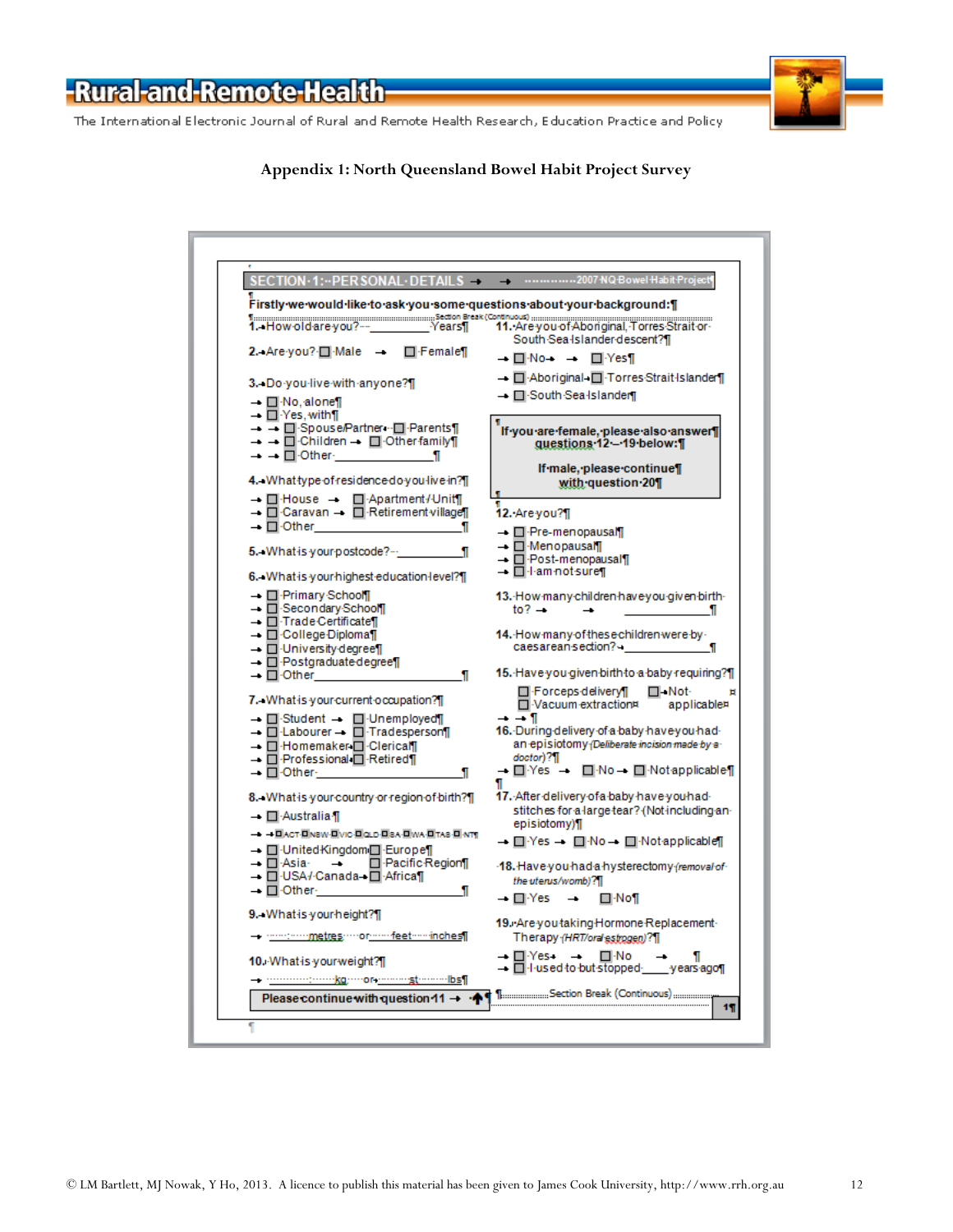The International Electronic Journal of Rural and Remote Health Research, Education Practice and Policy

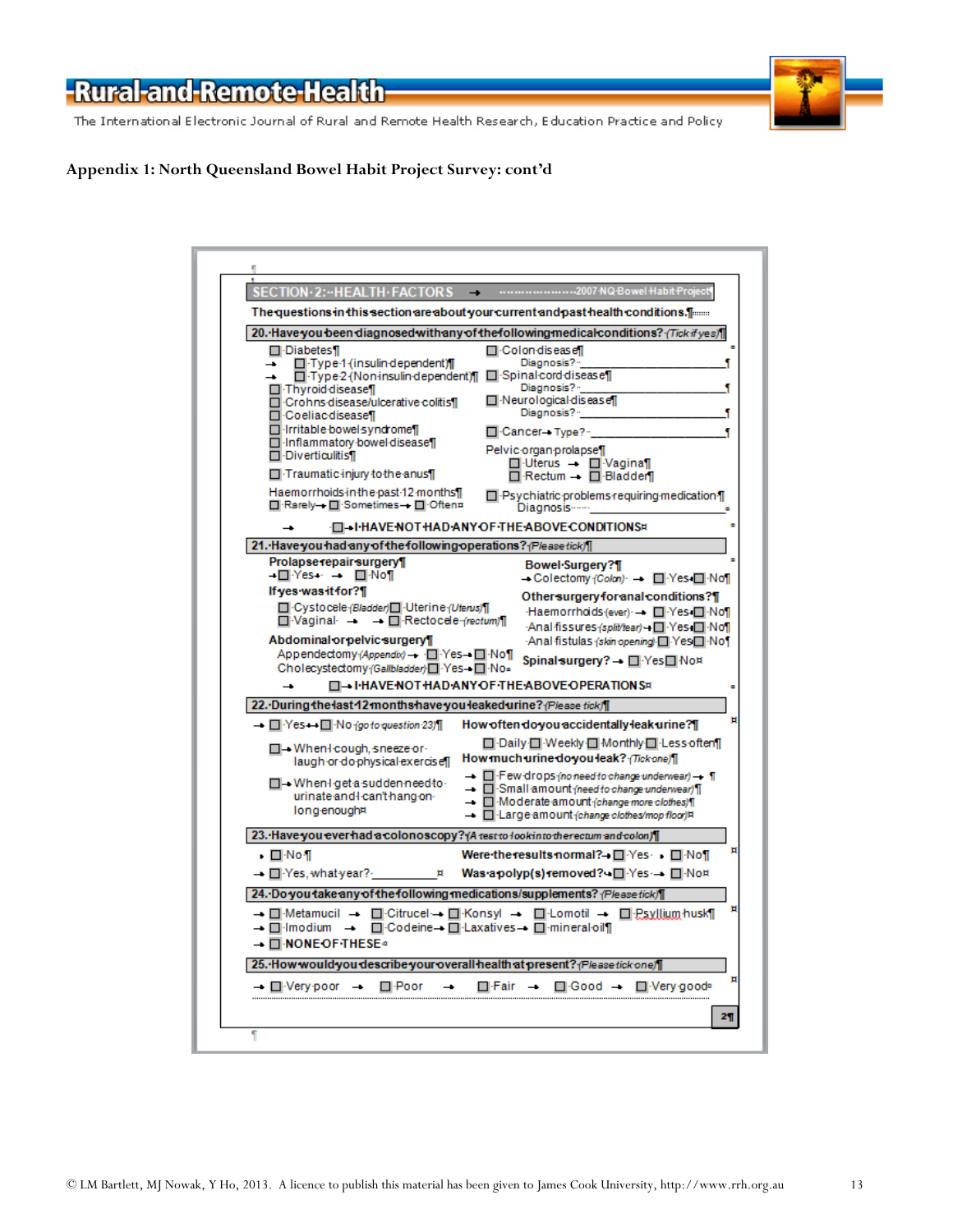The International Electronic Journal of Rural and Remote Health Research, Education Practice and Policy



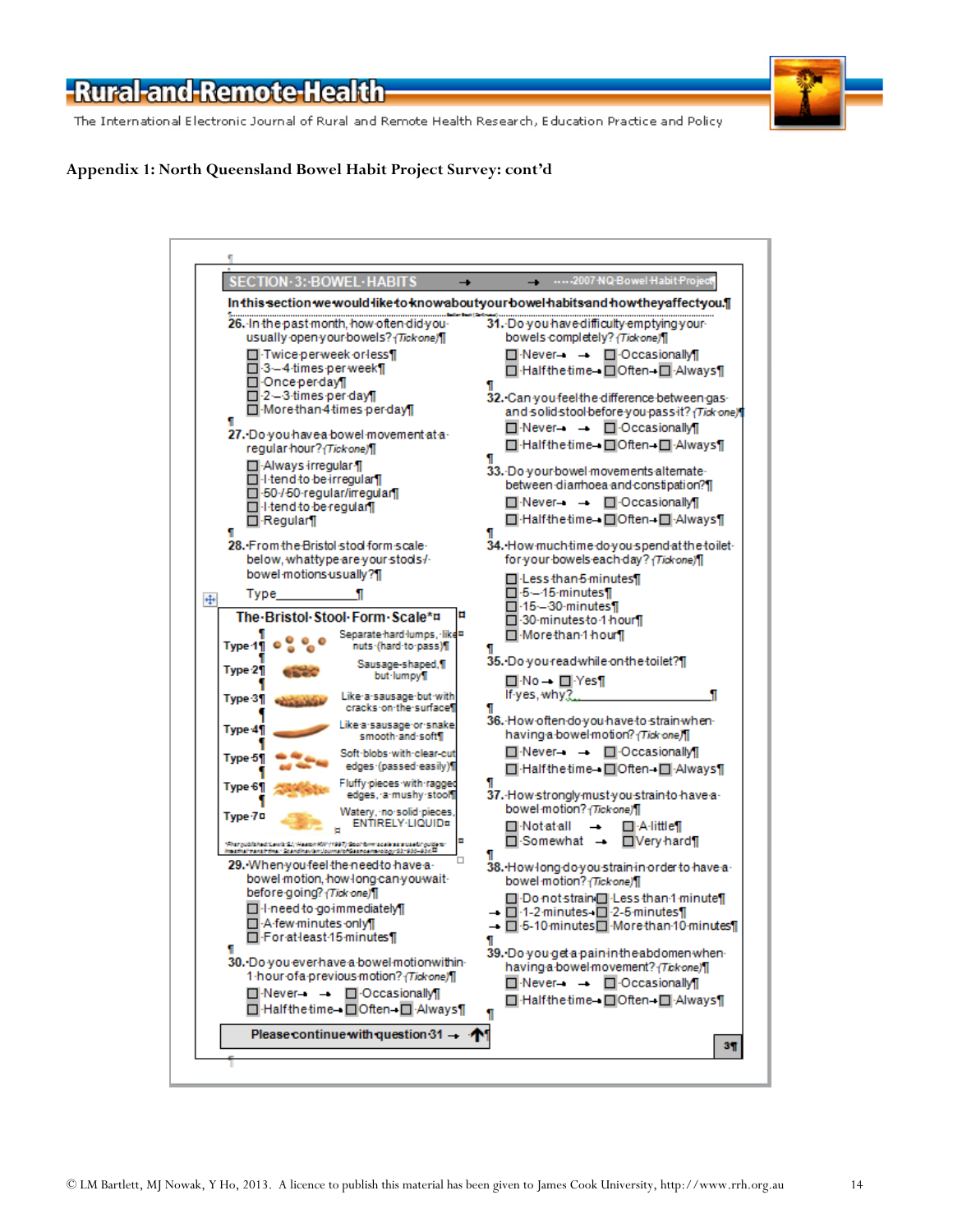The International Electronic Journal of Rural and Remote Health Research, Education Practice and Policy



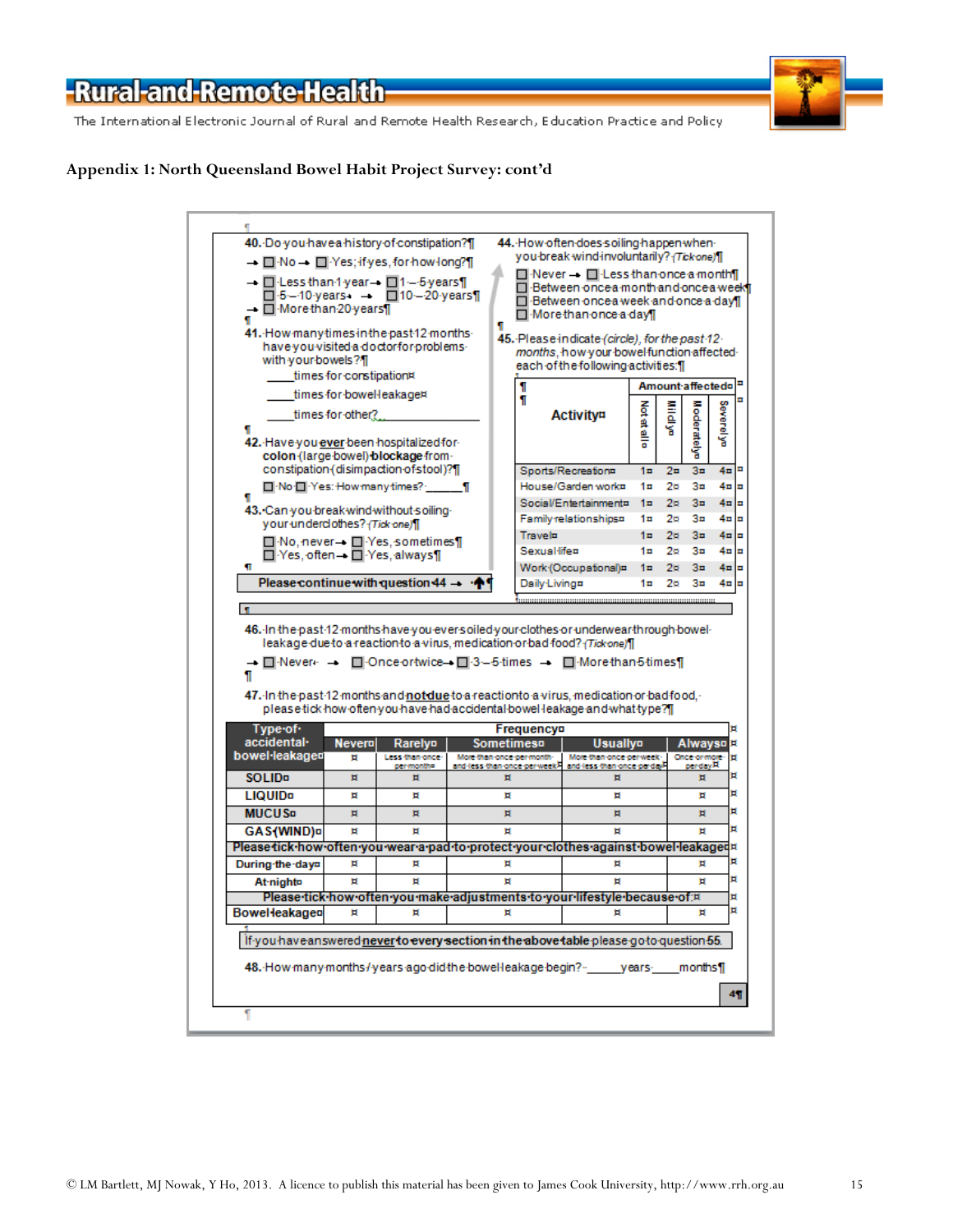The International Electronic Journal of Rural and Remote Health Research, Education Practice and Policy



| ٢                                                                                                                                                                                                                                                                                                       |                                     |    |        |                                     |                                  |
|---------------------------------------------------------------------------------------------------------------------------------------------------------------------------------------------------------------------------------------------------------------------------------------------------------|-------------------------------------|----|--------|-------------------------------------|----------------------------------|
| 49. Are you bothered about the bowel leakage?]                                                                                                                                                                                                                                                          |                                     |    |        |                                     |                                  |
| $\Box$ Moderately $\rightarrow$ $\Box$ Greatly<br>→ □ Notatall → □ Slightly →                                                                                                                                                                                                                           |                                     |    |        |                                     |                                  |
| 50. How often do you have accidental bowel leakage without being aware of it at first?]                                                                                                                                                                                                                 |                                     |    |        |                                     |                                  |
| → □ Never → □ Sometimes → □ Always                                                                                                                                                                                                                                                                      |                                     |    |        |                                     |                                  |
| 51. How often do you have accidental bowel leakage after you feel the urge to go to the toilet?]                                                                                                                                                                                                        |                                     |    |        |                                     |                                  |
| → □ Never → □ Sometimes → □ Always¶                                                                                                                                                                                                                                                                     |                                     |    |        |                                     |                                  |
| 52. Do you ever have any bowell eakage at night?]                                                                                                                                                                                                                                                       |                                     |    |        |                                     |                                  |
| → ONever → OSometimes → ONEXAlways                                                                                                                                                                                                                                                                      |                                     |    |        |                                     |                                  |
| 53. Have you had treatment for bowell eakage? - <b>No</b> - <b>No</b> - <b>No</b>                                                                                                                                                                                                                       |                                     |    |        |                                     |                                  |
| $-$ If-no, why not?                                                                                                                                                                                                                                                                                     |                                     |    |        |                                     |                                  |
| 54. Which local non-surgical bowel leakage health care provider would you prefer to use?[1]                                                                                                                                                                                                             |                                     |    |        |                                     |                                  |
| - GP-O-Physiotherapist-O-Community-Health-O-Home-based program managed by a specialist bowel clinic                                                                                                                                                                                                     |                                     |    |        |                                     |                                  |
|                                                                                                                                                                                                                                                                                                         |                                     |    |        |                                     |                                  |
| 55. Have any of the following conditions been a problem for you in the pastmonth? [1]                                                                                                                                                                                                                   |                                     |    |        |                                     |                                  |
| Conditiona                                                                                                                                                                                                                                                                                              | Not <sup>.</sup><br>at allo littled | A٠ | Quite- | Very l                              | Can't∙l¤<br>a bito mucho recallo |
| Pain in or around the backpassage (anal canal/anus)¤                                                                                                                                                                                                                                                    | Ħ                                   | Ħ  | π      | Ħ                                   | Ħ<br>Ħ                           |
| Bleeding from backpassage (anus)=                                                                                                                                                                                                                                                                       | Ħ                                   | Ħ  | Ħ      | Ħ                                   | Ħ<br>Ħ                           |
| Knowing what to eat to control your bowels                                                                                                                                                                                                                                                              | Ħ                                   | Ħ  | Ħ      | Ħ                                   | Ħ<br>Ħ                           |
| Knowing what medicines to take to control your bowels                                                                                                                                                                                                                                                   | Ħ                                   | Ħ  | Ħ      | Ħ                                   | Ħ<br>Ħ                           |
| Being able to find toilets, away from home=                                                                                                                                                                                                                                                             | Ħ                                   | п  | Ħ      | Ħ                                   | Ħ<br>Ħ                           |
| Being worried whether you smell (due to your bowels)=                                                                                                                                                                                                                                                   | Ħ                                   | Ħ  | Ħ      | п                                   | Ħ<br>Ħ                           |
|                                                                                                                                                                                                                                                                                                         |                                     |    |        |                                     |                                  |
|                                                                                                                                                                                                                                                                                                         | Ħ                                   | Ħ  | Ħ      | Ħ                                   | Ħ<br>Ħ                           |
| Feeling you have no control over your bowels                                                                                                                                                                                                                                                            | Ħ                                   | Ħ  | Ħ      | Ħ                                   | Ħ<br>ъ                           |
| Staining of your underwears<br>56. To assist with toileted bowel motions or control of accidental bowel leakage, do you use: []                                                                                                                                                                         |                                     |    |        |                                     |                                  |
| □ Anti-diamhoeal medication → □ Laxatives (at least three times per week) / [<br>□ Enemas or suppositories (at least three times per week)   <br>$\Box$ A continence aid inserted in the anus, or use pressure or a finger in the anus/vagina $\P$<br>□ Other, please specify ·<br><b>□ None used</b> 1 |                                     |    |        |                                     | ı                                |
| -57. Do you have first degree relatives (Mother, father, brothers, sisters, or adult children) who<br>have problems with their bowels?][                                                                                                                                                                |                                     |    |        |                                     |                                  |
| $\Box$ No $\Box$ Yes: $\Box$ Relation to you?                                                                                                                                                                                                                                                           |                                     |    |        |                                     | 1                                |
| What is the problem?→□ Constipation → □ Diarrhoea → □ Faecal incortinence<br>□ Abdominal pain □ Other                                                                                                                                                                                                   |                                     |    |        |                                     | 1                                |
| ND-FI UID                                                                                                                                                                                                                                                                                               |                                     |    |        | -INTAKF 2007-NQ-Bowel-Habit-Project |                                  |
|                                                                                                                                                                                                                                                                                                         |                                     |    |        |                                     |                                  |
| In this section we would like to know how much fibre and fluid you consume.¶                                                                                                                                                                                                                            |                                     |    |        |                                     |                                  |
| 58. Please indicate what drinks and water and the amount you drink on an average day. I<br>(1 can = 0.3/5 litres, 1 cup = 0.25 litres, 1 mug = 0.3 litre, medium glass = 0.2 litres)   <br>₩                                                                                                            |                                     |    |        |                                     |                                  |
| Catteinated drinks¤ Volume¤ Non-Catteinated drinks¤ Volume¤ ¤<br>Volume of                                                                                                                                                                                                                              |                                     |    |        |                                     |                                  |
| water¤<br>— Coffee —<br>口耳                                                                                                                                                                                                                                                                              | litres¤ Decaff.-Tea/Coffee→ II¤     |    |        |                                     | <b>litreshit</b>                 |
| – Tea<br>⊡¤                                                                                                                                                                                                                                                                                             | Itres¤ Fruit-juice                  |    |        | ⊡¤                                  | litreshti                        |
| - Cola<br>⊡¤                                                                                                                                                                                                                                                                                            | litresh Sugared soft-drink-         |    |        |                                     | litresa¤                         |
| <b>Iltres</b><br>– DietCola –<br>¤⊡                                                                                                                                                                                                                                                                     | Intres¤ Diet-soft-drink -           |    |        | ¤⊡                                  | <b>Intrescipt</b>                |
| $-$ Other $-$<br>⊡¤                                                                                                                                                                                                                                                                                     | litres¤ Other (Beer/wine-etc)□¤     |    |        |                                     | <b>Intres¤¤</b>                  |
|                                                                                                                                                                                                                                                                                                         |                                     |    |        |                                     |                                  |
|                                                                                                                                                                                                                                                                                                         |                                     | 1  |        |                                     | 5¶                               |